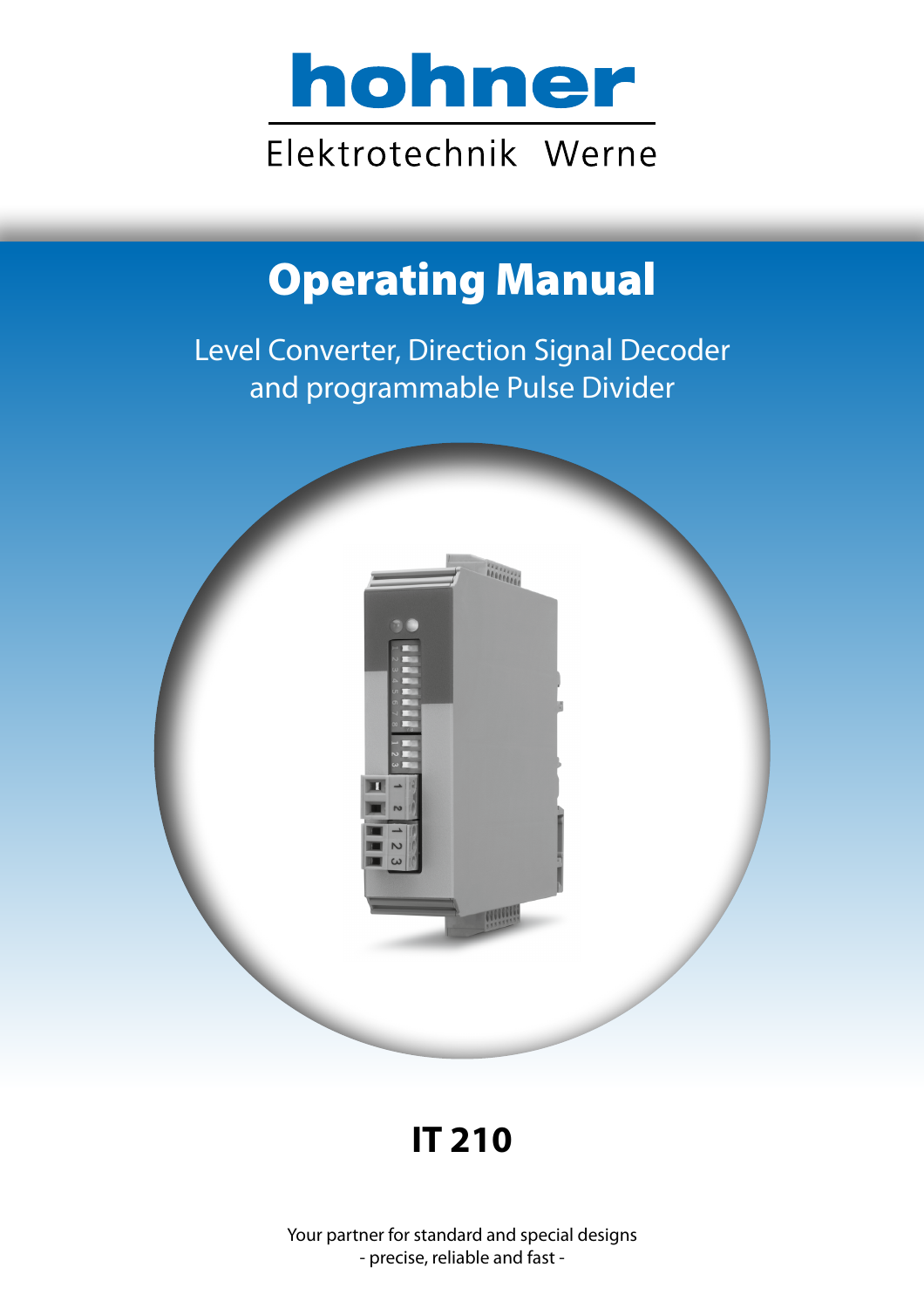

#### **Product features:**

- Level Converter (RS-422, HTL Single Ended, HTL Differential, TTL and and vice-versa)
- Implementation between the two types of representations for the direction of rotation (A/B 90 °, A/B Direction and vice versa)
- Adjustable division ratio of directional A / B pulses
- Adjustable division ratio for the Z pulse
- Reset of the Z divider by external input (defined setting)
- Zero setting of the A / B / Z divider by external input (defined Start / Stop)
- Z divider can also be used as an independent second divider
- Limit frequency up to 1 MHz, depending on the input format
- Push-pull outputs direct SPS control
- 9 to 30 VDC power supply

Hohner Elektrotechnik GmbH Gewerbehof 1 D-59368 Werne Phone +49 - 2389 - 9878-0 Fax +49 - 2389 - 9878-27 E-Mail info@hohner-elektrotechnik.de Web www.hohner-elektrotechnik.de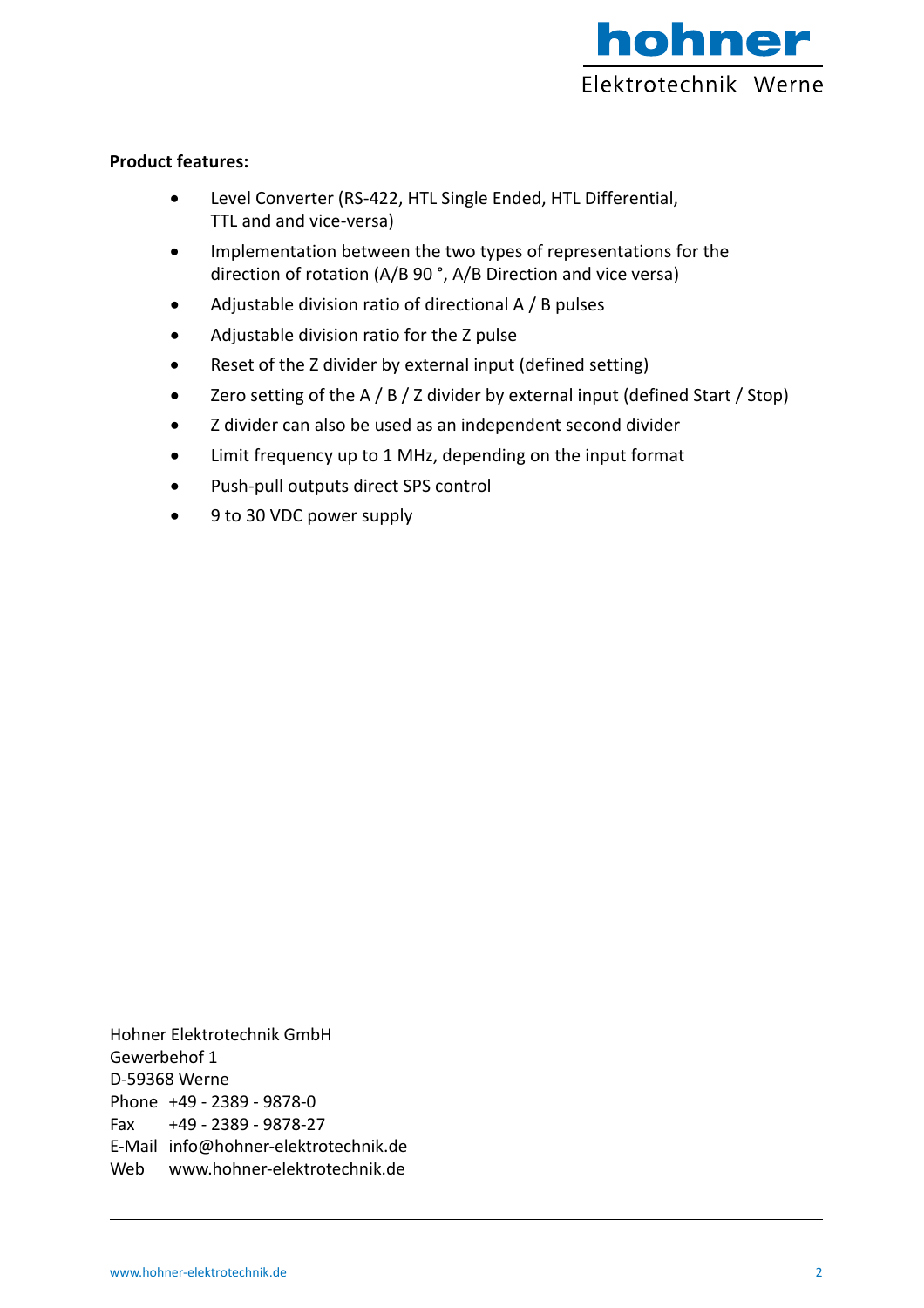

| Version:          | <b>Description:</b> |
|-------------------|---------------------|
| It210_01a/CF/ Oct | Version 1           |
| 2018              |                     |
|                   |                     |
|                   |                     |

#### **Legal notices:**

All contents included in this manual are protected by the terms of use and copyrights of Hohner Elektrotechnik GmbH. Any reproduction, modification, usage or publication in other electronic and printed media as well as in the internet requires prior written authorization by Hohner Elektrotechnik GmbH.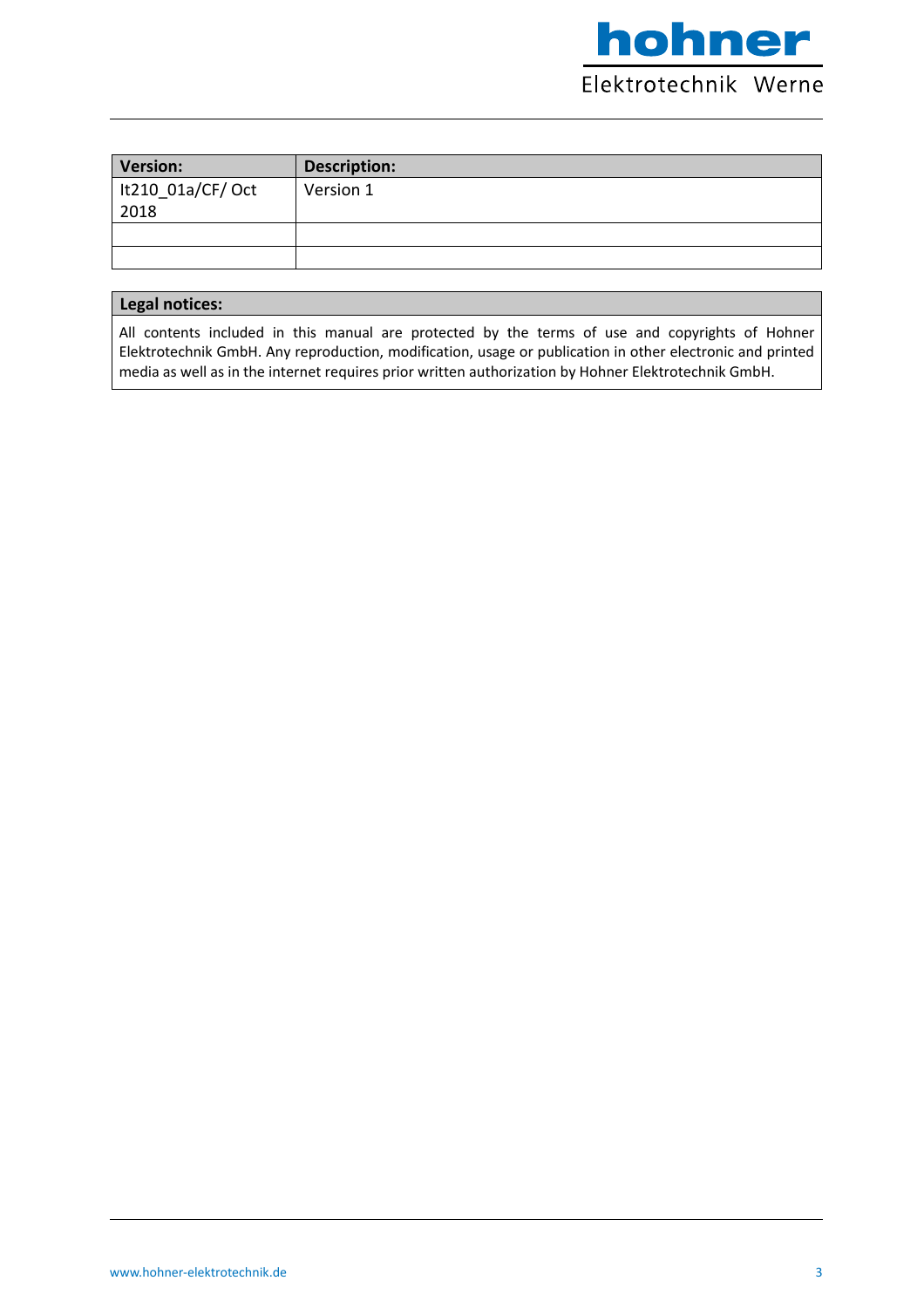

## Table of Contents

| 1. |                                              |                                                                                                                                                                                                                               |  |
|----|----------------------------------------------|-------------------------------------------------------------------------------------------------------------------------------------------------------------------------------------------------------------------------------|--|
|    | 1.1<br>1.2<br>1.3<br>1.4                     |                                                                                                                                                                                                                               |  |
| 2. |                                              |                                                                                                                                                                                                                               |  |
| 3. |                                              |                                                                                                                                                                                                                               |  |
| 4. |                                              |                                                                                                                                                                                                                               |  |
| 5. |                                              |                                                                                                                                                                                                                               |  |
|    | 5.1.<br>5.2.<br>5.3.<br>5.4.<br>5.5.<br>5.6. | Level converter A/B Pulse (A/B Divider: All OFF) 11<br>Input/Output Mode Converter (A/B Divider: All OFF)  11<br>Setting the A/B Divider (at A/B Dir to A/B 90°) 12<br>Setting to zero the A/B divider with ZERO_A Signal  15 |  |
| 6. |                                              |                                                                                                                                                                                                                               |  |
|    | 6.1.<br>6.2.<br>6.3.<br>6.4.<br>6.5.<br>6.6. |                                                                                                                                                                                                                               |  |
| 7. |                                              |                                                                                                                                                                                                                               |  |
| 8. |                                              |                                                                                                                                                                                                                               |  |
| 9. |                                              |                                                                                                                                                                                                                               |  |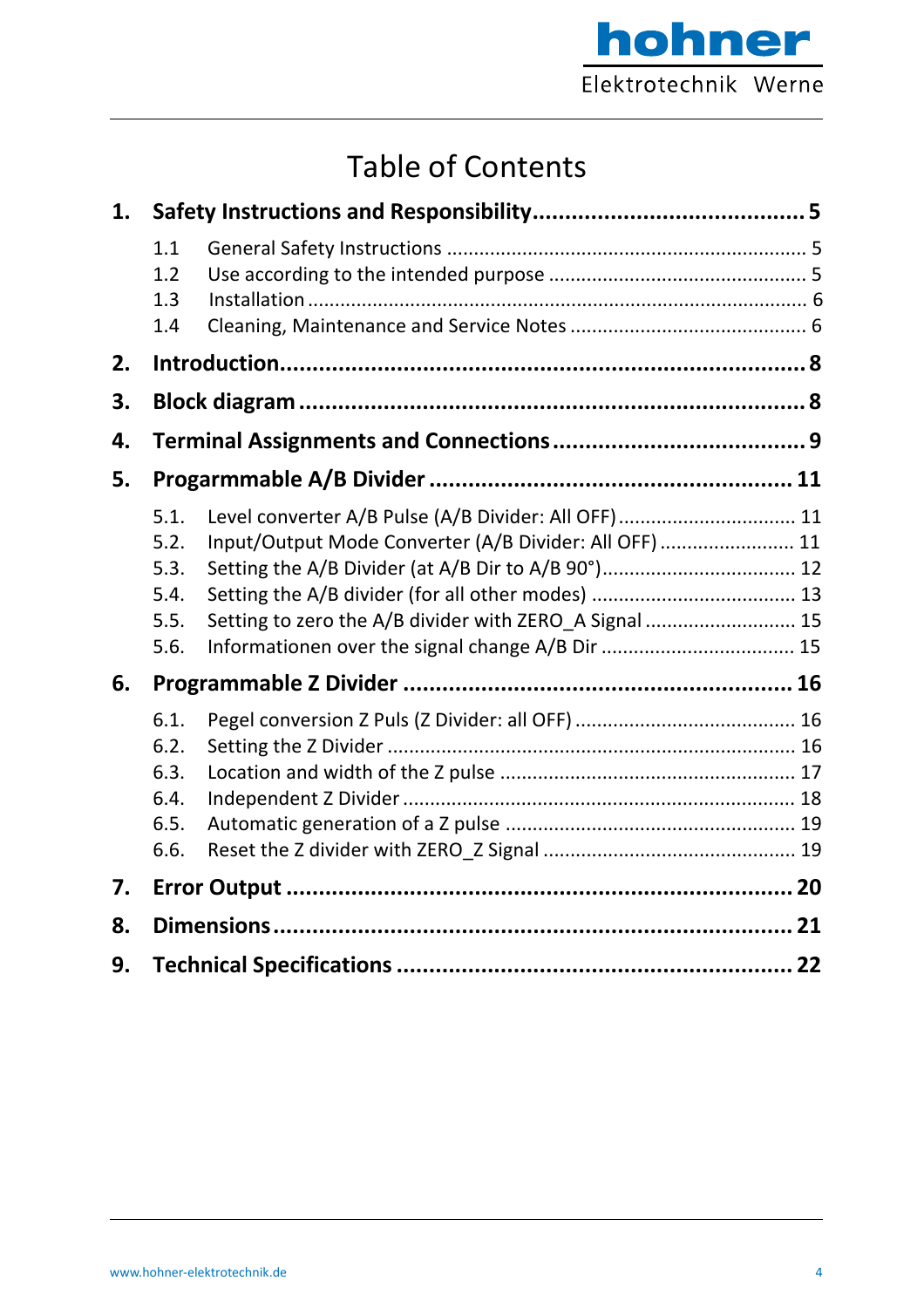

## **1. Safety Instructions and Responsibility**

### **1.1 General Safety Instructions**

This operation manual is a significant component of the unit and includes important rules and hints about the installation, function and usage. Non-observance can result in damage and/or impairment of the functions to the unit or the machine or even in injury to persons using the equipment!

#### **Please read the following instructions carefully before operating the device and observe all safety and warning instructions! Keep the manual for later use.**

A pertinent qualification of the respective staff is a fundamental requirement in order to use these manual. The unit must be installed, connected and put into operation by a qualified electrician.

**Liability exclusion:** The manufacturer is not liable for personal injury and/or damage to property and for consequential damage, due to incorrect handling, installation and operation. Further claims, due to errors in the operation manual as well as misinterpretations are excluded from liability.

In addition the manufacturer reserve the right to modify the hardware, software or operation manual at any time and without prior notice. Therefore, there might be minor differences between the unit and the descriptions in operation manual.

The raiser respectively positioner is exclusively responsible for the safety of the system and equipment where the unit will be integrated.

During installation or maintenance all general and also all country- and applicationspecific safety rules and standards must be observed.

If the device is used in processes, where a failure or faulty operation could damage the system or injure persons, appropriate precautions to avoid such consequences must be taken.

### **1.2 Use according to the intended purpose**

The unit is intended exclusively for use in industrial machines, constructions and systems. Non-conforming usage does not correspond to the provisions and lies within the sole responsibility of the user. The manufacturer is not liable for damages which has arisen through unsuitable and improper use.

Please note that device may only be installed in proper form and used in a technically perfect condition - in accordance to the "Technical Specifications" (see chapter 8). The device is not suitable for operation in explosion-proof areas or areas which are excluded by the EN 61010-1 standard.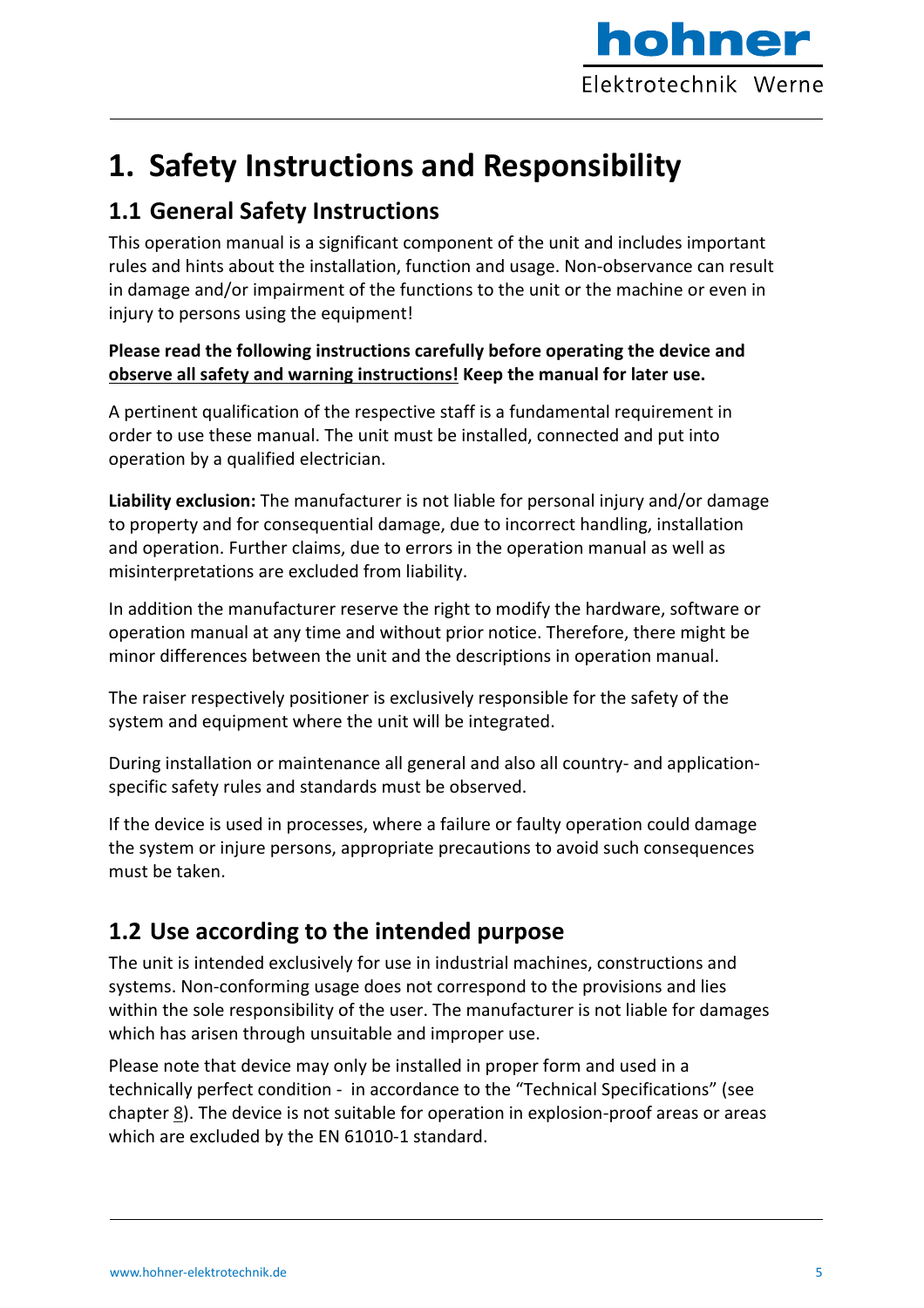

## **1.3 Installation**

The device is only allowed to be installed and operated within the permissible temperature range. Please ensure an adequate ventilation and avoid all direct contact between the device and hot or aggressive gases and liquids.

Before installation or maintenance, the unit must be disconnected from all voltagesources. Further it must be ensured that no danger can arise by touching the disconnected voltage-sources.

Devices which are supplied by AC-voltages, must be connected exclusively by switches, respectively circuit-breakers with the low voltage network. The switch or circuit-breaker must be placed as near as possible to the device and further indicated as separator.

Incoming as well as outgoing wires and wires for extra low voltages (ELV) must be separated from dangerous electrical cables (SELV circuits) by using a double resp. increased isolation.

All selected wires and isolations must be conform to the provided voltage- and temperature-ranges. Further all country- and application-specific standards, which are relevant for structure, form and quality of the wires, must be ensured. Indications about the permissible wire cross-sections for wiring are described in the Technical Specifications (see chapter 8).

Before first start-up it must be ensured that all connections and wires are firmly seated and secured in the screw terminals. All (inclusively unused) terminals must be fastened by turning the relevant screws clockwise up to the stop.

Overvoltages at the connections must be limited to values in accordance to the overvoltage category II.

For placement, wiring, environmental conditions as well as shielding and earthing/grounding of the supply lines the general standards of industrial automation industry and the specific shielding instructions of the manufacturer are valid. Please find all respective hints and rules on www.hohner-elektrotechnik.de.

## **1.4 Cleaning, Maintenance and Service Notes**

To clean the front of the unit please use only a slightly damp (not wet!), soft cloth. For the rear no cleaning is necessary. For an unscheduled, individual cleaning of the rear the maintenance staff or assembler is self-responsible.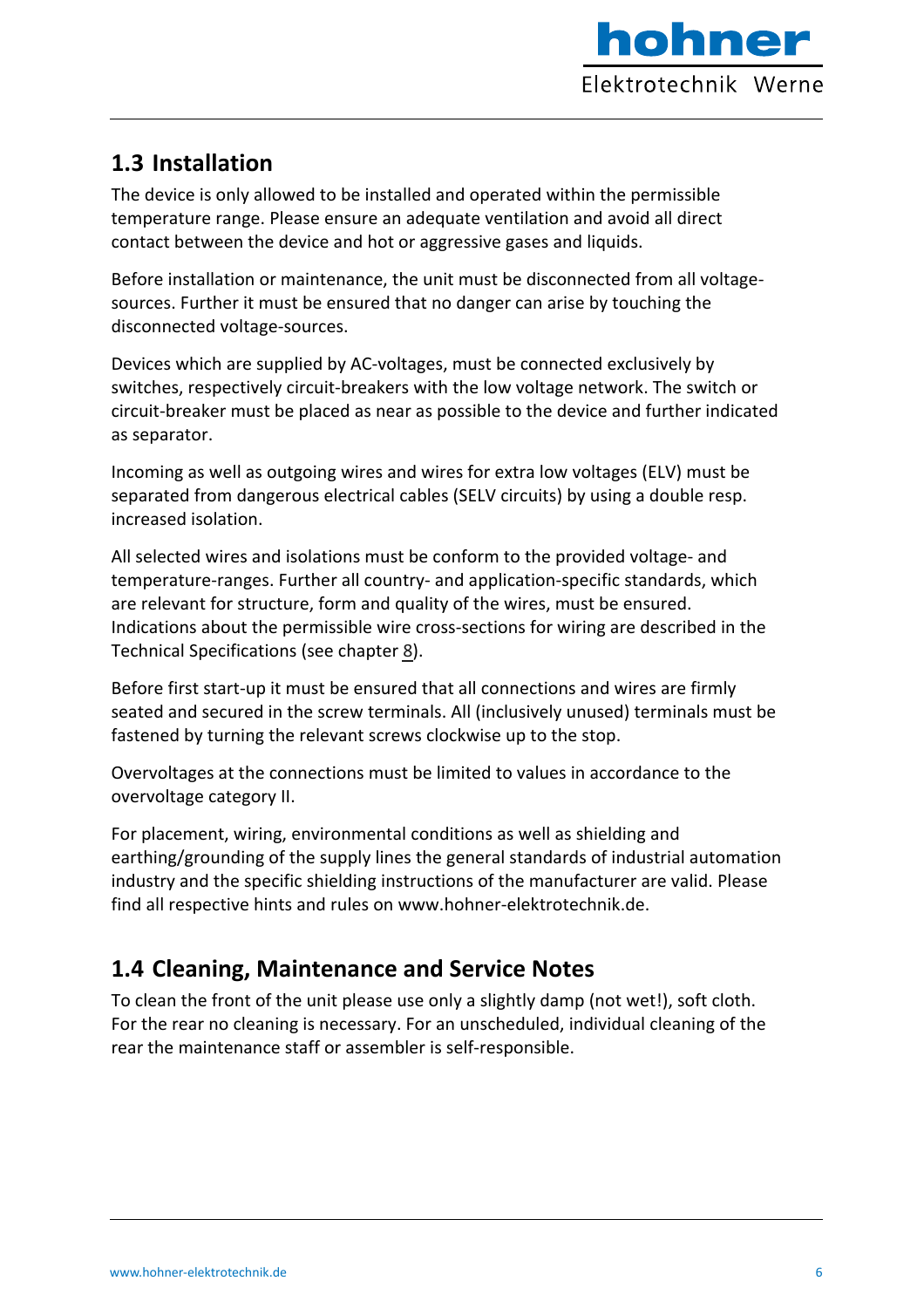

During normal operation no maintenance is necessary. In case of unexpected problems, failures or malfunctions the device must be shipped for back to themanufacturer for checking, adjustment and reparation (if necessary). Unauthorized opening and repairing can have negative effects or failures to the protection-measures of the unit.

It210  $\sim$  1001  $\sim$  1001  $\sim$  1001  $\sim$  2101  $\sim$  2101  $\sim$  2101  $\sim$  2101  $\sim$  2101  $\sim$  2101  $\sim$  2101  $\sim$  2101  $\sim$  2101  $\sim$  2101  $\sim$  2101  $\sim$  2101  $\sim$  2101  $\sim$  2101  $\sim$  2101  $\sim$  2101  $\sim$  2101  $\sim$  2101  $\sim$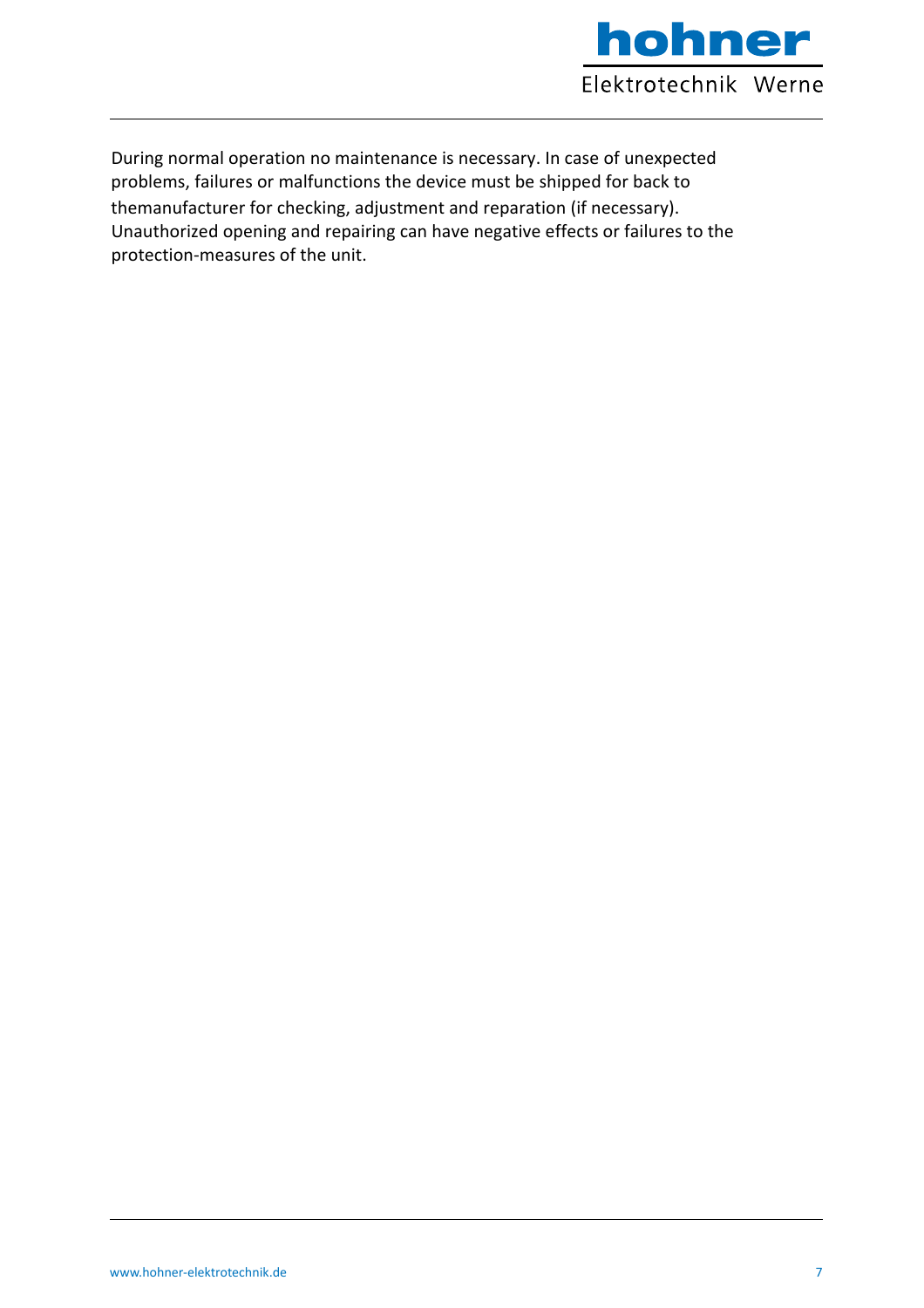

## **2. Introduction**

The IT210 is a universal interface using with incremental measuring systems. The device allows the solution of the following problems:

- Level conversion (RS-422, HTL single ended, HTL differential, TTL and vice versa)
- Division of two-track A / B pulses with adjustable ratio 1: 1 to 1: 2048
- Division of the Z pulse with adjustable ratio 1: 1 to 1: 256
- External HTL signals for various functions
- Implementation between the two types of representations for the direction of rotation (A/B 90 °, A/B Dir and vice versa, Division possible)

All settings are made on the DILL switches on the housing. The device consists of a compact housing with screw terminals and can be mounted on a DIN rail.Block diagram

## **3. Block diagram**

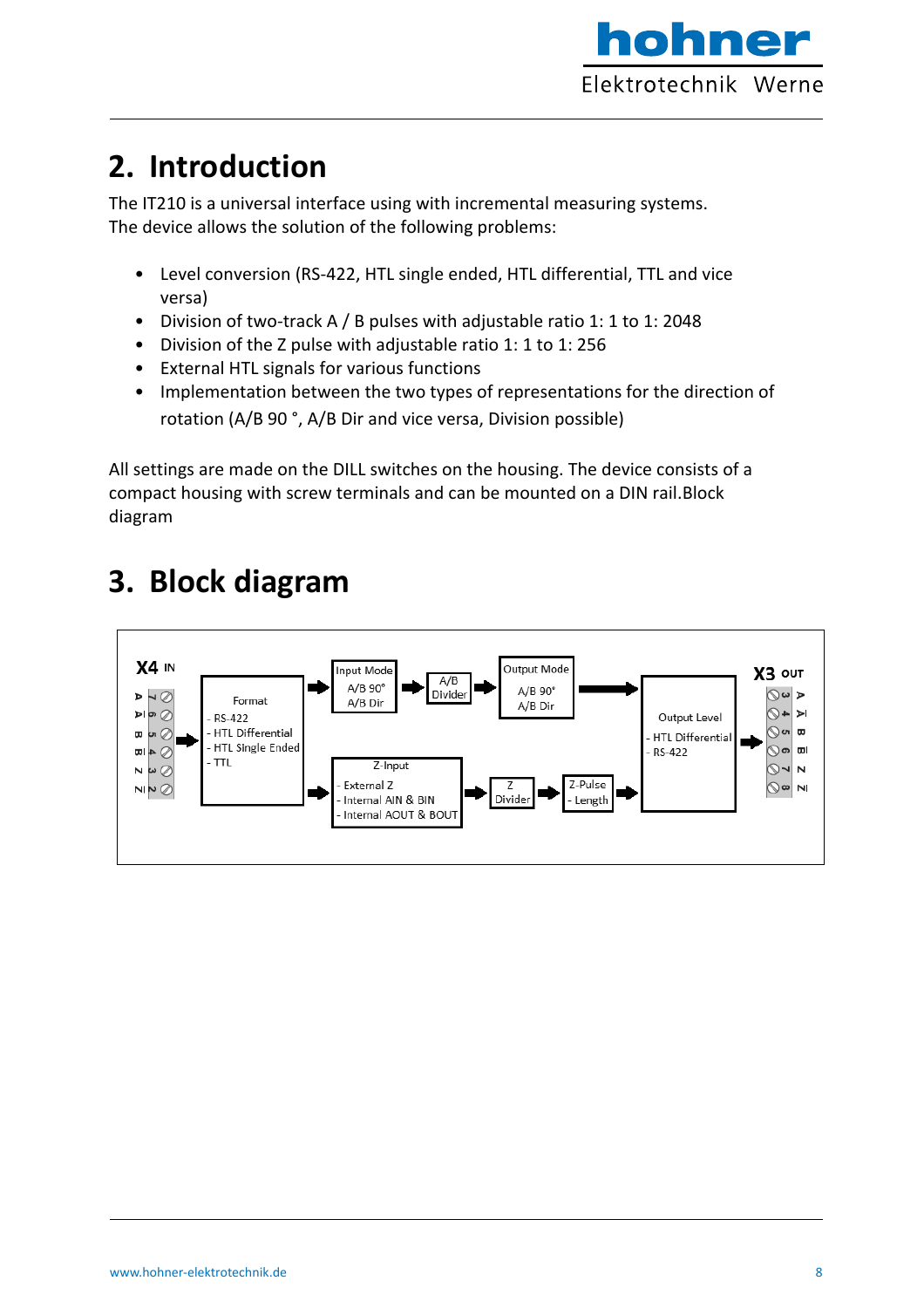

## **4. Terminal Assignments and Connections**

The input pulses are connected to the screw terminals X4. The unused inputs must remain open (HTL Single Ended as opposed to HTL Differential), or possibly be completed (unused Z-track in RS-422 or HTL Differential format). On the X4 screw terminal 9, 8, an auxiliary voltage of

+ 5.5 V / 250 mA is available for the encoder supply.

Depending on the DIL switch setting, the pulses are available at the outputs of the screw terminal X3 in HTL or RS-422 format and are independent of the connected format. In the HTL setting, the height of the pulse level at the push-pull outputs corresponds to the input voltage at the supply input X1.

The Control HTL inputs (reset of the internal dividers) to X2 have PNP characteristics and must be switched against + to activate the function. The supply voltage is connected to X1.

It should be noted that all inputs and outputs refer to the same ground potential GND, which at the same time represents the negative pole of the device supply. At any time, the total transmission characteristics of encoder, external components and capacity of the cable must ensure proper signals at the input terminals of the unit, with respect to the levels, the shape and the phase displacement A/B.

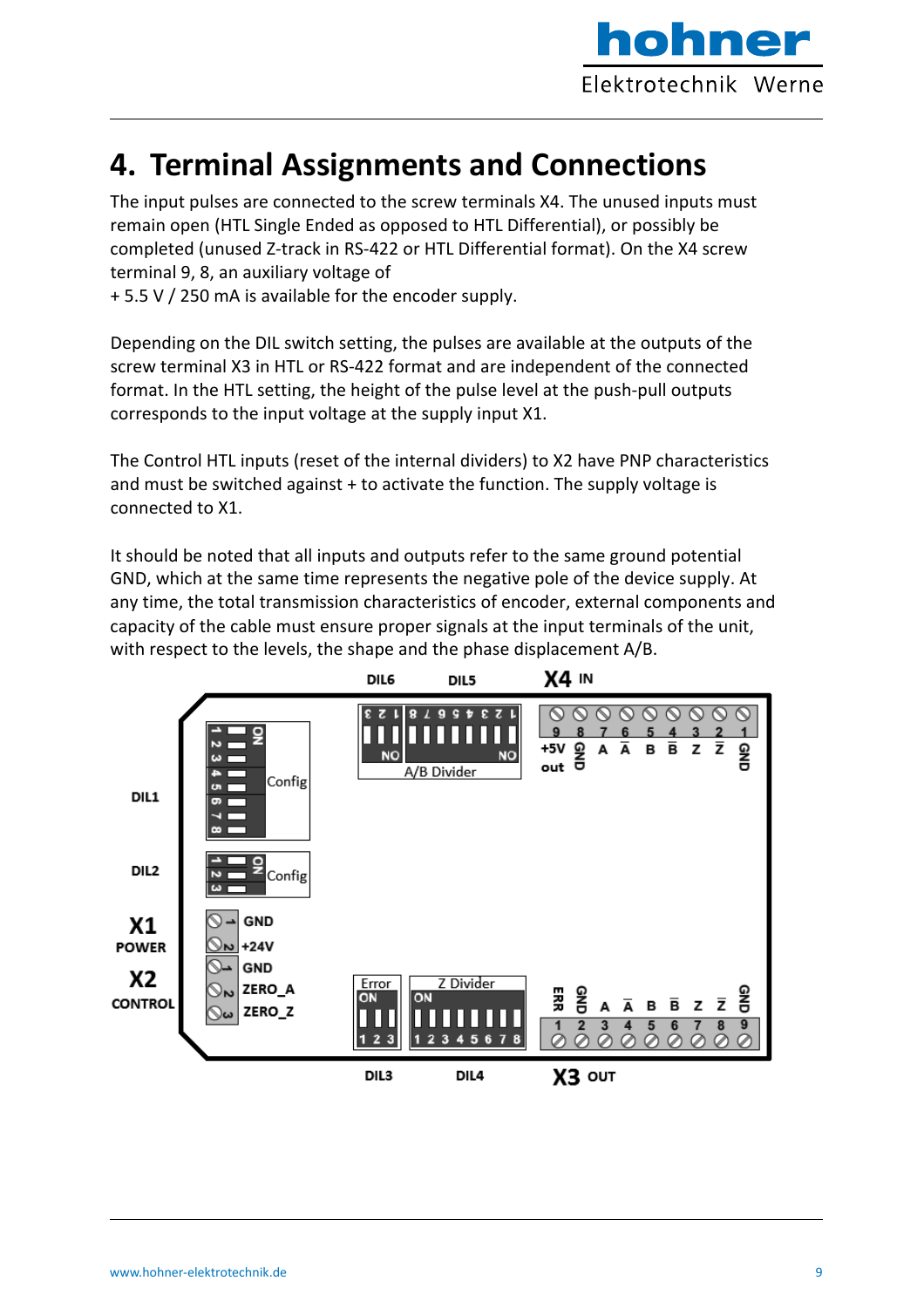

The green LED signals operational readiness (power switched on).

The yellow LED signals an input error. (RS-422 or HTL Differential only)

An HTL Error Signal (input error, only for RS-422 or HTL differential) is available on the X3 screw terminal 1. (Error = low)

#### Basic settings:

At the front DIL switches DIL1 and DIL2, some basic presets have to be made when commissioning. These determine the input/output mode, the input and output format, as well as settings of the Z Pulse.



**Changes in the settings on the DIL switches will only be taken over by the device after the supply voltage has been switched on again!**

|            |                |            |            |                     |            |                |            | Configuration                                 |  |  |  |  |  |
|------------|----------------|------------|------------|---------------------|------------|----------------|------------|-----------------------------------------------|--|--|--|--|--|
|            |                |            |            | DIL1 (Front 8-pole) |            |                |            | <b>Function</b>                               |  |  |  |  |  |
| 1          | $\overline{2}$ | 3          | 4          | 5.                  | 6          | $\overline{7}$ | 8          |                                               |  |  |  |  |  |
| ON         |                |            |            |                     |            |                |            | Level for HTL Single Ended: $U_L < 10V / U_H$ |  |  |  |  |  |
|            |                |            |            |                     |            |                |            | >14V                                          |  |  |  |  |  |
| <b>OFF</b> |                |            |            |                     |            |                |            | Level for HTL Single Ended: U < 5V / U >      |  |  |  |  |  |
|            |                |            |            |                     |            |                |            | 9V                                            |  |  |  |  |  |
|            | ON             | ON         |            |                     |            |                |            | Input format: TTL                             |  |  |  |  |  |
|            | ON             | <b>OFF</b> |            |                     |            |                |            | Input format: HTL Single Ended                |  |  |  |  |  |
|            | <b>OFF</b>     | ON         |            |                     |            |                |            | Input format: RS-422                          |  |  |  |  |  |
|            | <b>OFF</b>     | <b>OFF</b> |            |                     |            |                |            | Input format: HTL Differential                |  |  |  |  |  |
|            |                |            | ON         | ON                  |            |                |            | Z-pulse length: 1 Z-Puls, independent of A    |  |  |  |  |  |
|            |                |            |            |                     |            |                |            | /B                                            |  |  |  |  |  |
|            |                |            | <b>OFF</b> | ON                  |            |                |            | Z-pulse length: ynchronized with AOUT /       |  |  |  |  |  |
|            |                |            |            |                     |            |                |            | <b>BOUT</b>                                   |  |  |  |  |  |
|            |                |            | ON         | <b>OFF</b>          |            |                |            | Z-pulse length: synchronized with AIN /       |  |  |  |  |  |
|            |                |            |            |                     |            |                |            | <b>BIN</b>                                    |  |  |  |  |  |
|            |                |            | <b>OFF</b> | <b>OFF</b>          |            |                |            | Z-pulse length: 1 Z-Puls, a depending on      |  |  |  |  |  |
|            |                |            |            |                     |            |                |            | A/B                                           |  |  |  |  |  |
|            |                |            |            |                     | ON         |                |            | Input Mode: A/B Dir (Pulse / Direction)       |  |  |  |  |  |
|            |                |            |            |                     | <b>OFF</b> |                |            | Input Mode: A/B 90°                           |  |  |  |  |  |
|            |                |            |            |                     |            | ON             |            | Output Mode: A/B Dir (Pulse / Direction)      |  |  |  |  |  |
|            |                |            |            |                     |            | <b>OFF</b>     |            | Output Mode: A/B 90°                          |  |  |  |  |  |
|            |                |            |            |                     |            |                | ON         | ZERO_A : Zero setting delayed, no errors      |  |  |  |  |  |
|            |                |            |            |                     |            |                | <b>OFF</b> | ZERO_A : Zero setting immediately, error      |  |  |  |  |  |
|            |                |            |            |                     |            |                |            | possible                                      |  |  |  |  |  |

| Configuration              |  |  |  |  |  |  |  |  |
|----------------------------|--|--|--|--|--|--|--|--|
| <b>DIL2</b> (Front 3-pole) |  |  |  |  |  |  |  |  |
|                            |  |  |  |  |  |  |  |  |

It $2$ 10a $\pm$ 10a $\pm$ 10a $\pm$ 10a $\pm$ 10a  $\pm$ 10a  $\pm$ 10a  $\pm$ 10a  $\pm$ 10a  $\pm$ 10a  $\pm$ 10a  $\pm$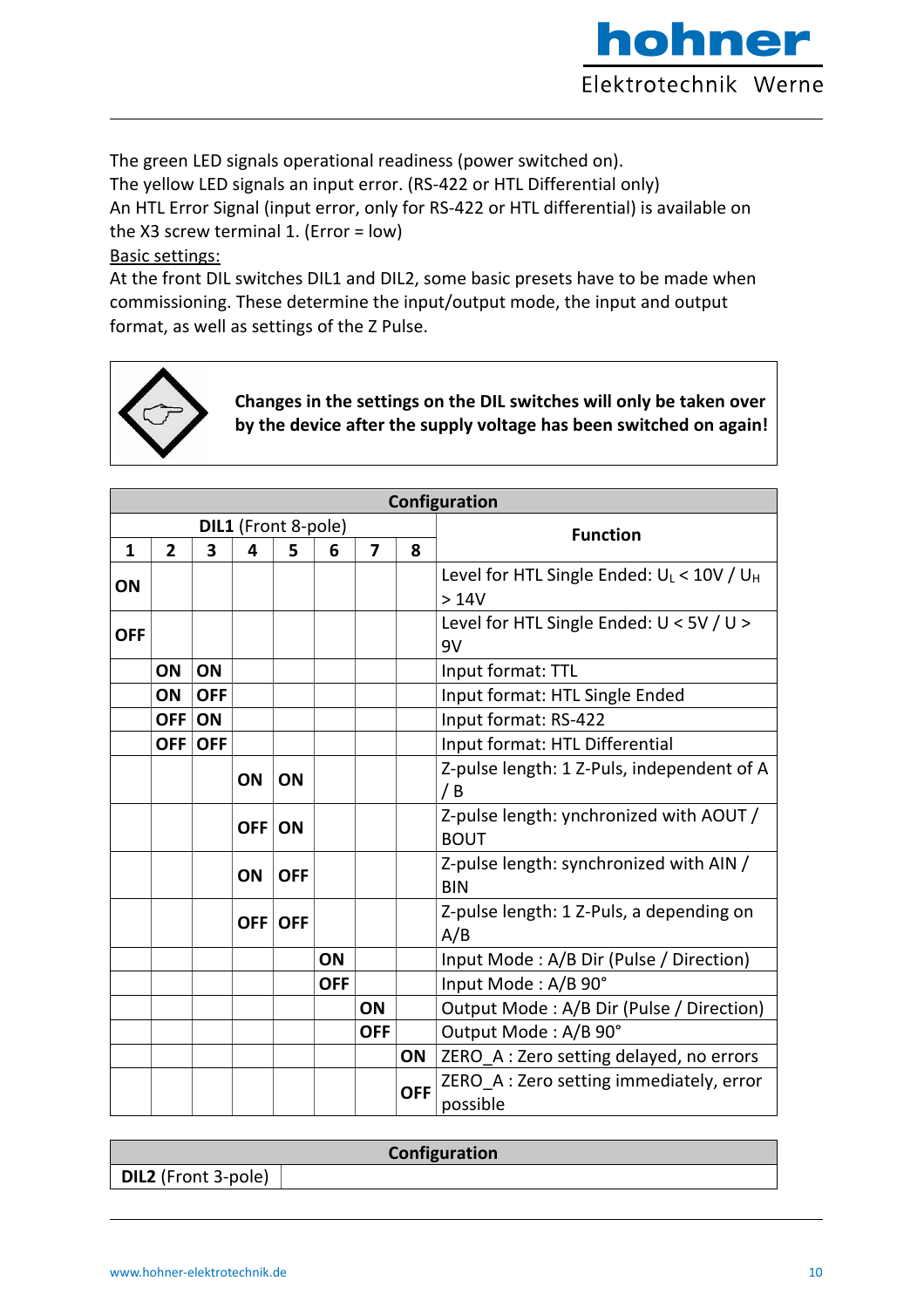

|            |            | 3          | Function                                                             |
|------------|------------|------------|----------------------------------------------------------------------|
|            |            |            | Z-pulse: Generation of a Z-pulse from AIN & BIN, AOUT &              |
| ∣ ON       |            |            | <b>BOUT</b>                                                          |
| <b>OFF</b> |            |            | Z-pulse: Z input is used                                             |
|            | <b>OFF</b> |            | Test mode deactivated: OFF                                           |
|            |            | ON         | Output format: HTL Differential, HTL Single Ended $(y_{X1(2)} - 2V)$ |
|            |            | <b>OFF</b> | Output format: RS-422, TTL (5V)                                      |

## **5. Progarmmable A/B Divider**

## **5.1. Level converter A/B Pulse (A/B Divider: All OFF)**

If the A/B pulse have to be switched unchanged from the input to the output (no division, no change in length and position), then the DIL switch position listed below must be chosen. A level conversion is only possible if the input mode (A/B 90 ° or A/B dir) corresponds to the output mode. (DIL1/6 = DIL1/7).

|                          | Divider [A/B] |      |            |               |            |            |            |                                |                     |            |                          |  |  |  |
|--------------------------|---------------|------|------------|---------------|------------|------------|------------|--------------------------------|---------------------|------------|--------------------------|--|--|--|
| DIL5                     |               |      |            |               |            |            |            |                                | DIL <sub>6</sub>    |            | Comment                  |  |  |  |
| (Left 8-pole)            |               |      |            |               |            |            |            |                                | (Left 3-pole)       |            |                          |  |  |  |
| 1                        | 2             | 3    | 4          | 5             | 6          |            | 8          | 1                              | 2                   | З          |                          |  |  |  |
| $\overline{\phantom{0}}$ | $\sim$        | 4    | $\infty$   | $\frac{9}{1}$ | 32         | 54         | 128        | م<br>ഗ<br>$\mathbf{\tilde{c}}$ | 2 <sub>2</sub><br>ഗ | 1024       | Binary value             |  |  |  |
| <b>OFF</b>               | OFF           | OFF. | <b>OFF</b> | <b>OFF</b>    | <b>OFF</b> | <b>OFF</b> | <b>OFF</b> | <b>OFF</b>                     | <b>OFF</b>          | <b>OFF</b> | $AIN = AOUT, BIN = BOUT$ |  |  |  |

## **5.2. Input/Output Mode Converter (A/B Divider: All OFF)**

If input mode differs from output mode and in addition, the DIL switches DIL5 and DIL6 of the divider A/B are all set to OFF, the following signal characteristics are set up at the output.

#### **Case 1:** Input A/B 90°, Output A/B Dir

DIL1/6 = OFF, DIL1/7 = ON with A/B Divider setting: DIL5, 6 = all OFF

| AIN         |  |
|-------------|--|
| <b>BIN</b>  |  |
| AOUT        |  |
| <b>BOUT</b> |  |

If the direction of the A/B 90 ° signal changes at the input, a change takes place at the BOUT output signal. (A/B dir). There is no division.

It  $\overline{\phantom{a}}$  and  $\overline{\phantom{a}}$  and  $\overline{\phantom{a}}$  and  $\overline{\phantom{a}}$  and  $\overline{\phantom{a}}$  and  $\overline{\phantom{a}}$  and  $\overline{\phantom{a}}$  and  $\overline{\phantom{a}}$  and  $\overline{\phantom{a}}$  and  $\overline{\phantom{a}}$  and  $\overline{\phantom{a}}$  and  $\overline{\phantom{a}}$  and  $\overline{\phantom{a}}$  and  $\overline{\phantom{a}}$ 

#### **Case 2:** Input A/B Dir, Output A/B 90°

DIL1/6 = ON, DIL1/7 = OFF with A/B Divider setting: DIL5, 6 = all OFF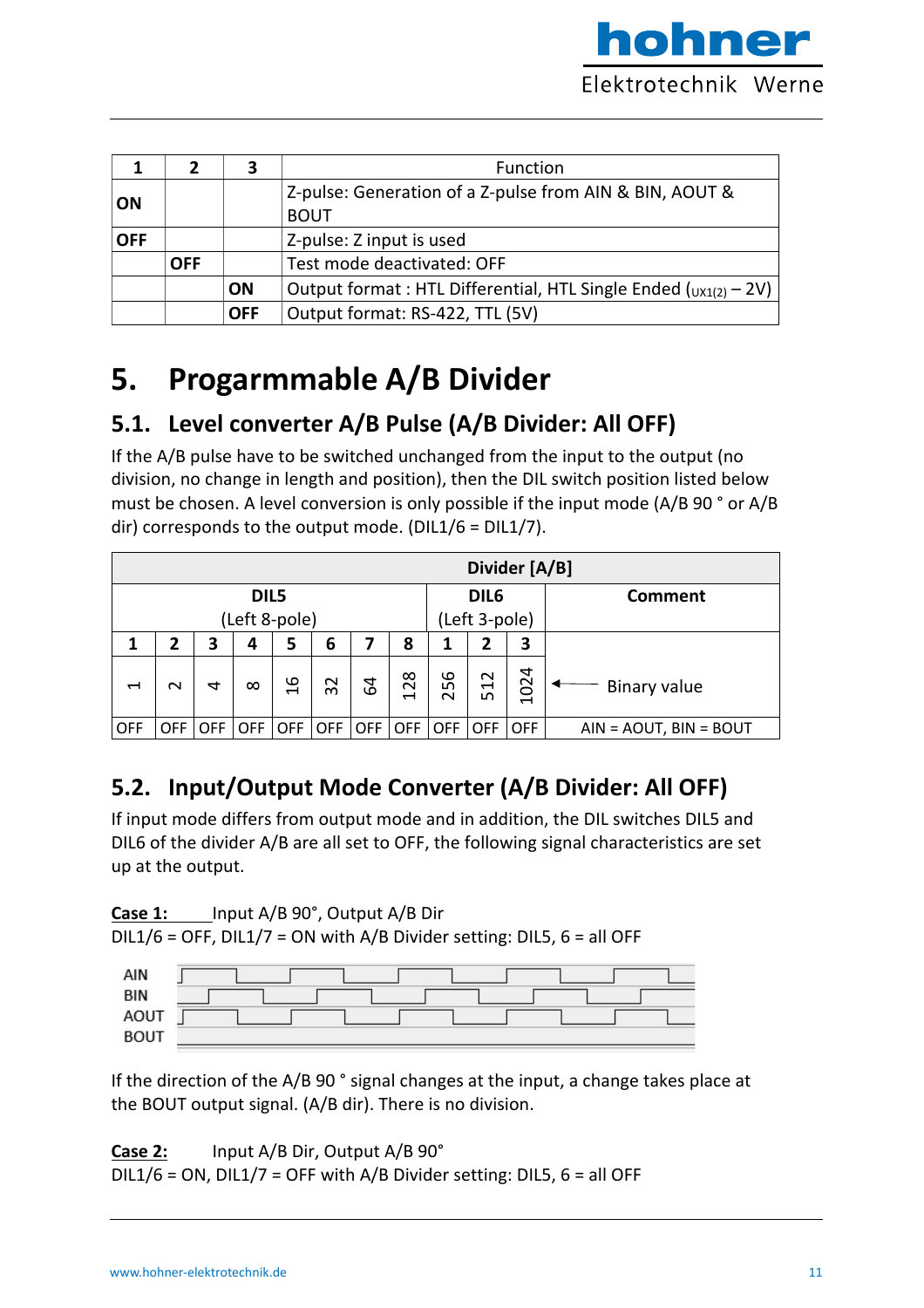

| AIN        |  |  |  |
|------------|--|--|--|
| <b>BIN</b> |  |  |  |
|            |  |  |  |
| AOUT       |  |  |  |

If a change takes place at the BIN input signal (A/B dir), the direction of the A/B 90 ° signal changes at the output. Here is a division 1:2, from the input in relation to the output.

## **5.3. Setting the A/B Divider (at A/B Dir to A/B 90°)**

The division ratio for the A/B pulses is set at the DIL switches DIL5 and DIL6. The switch positions use a binary code like shown in the subsequent list. (DIL1/6 = ON,  $DIL1/7 = OFF$ ).

|                                | Divider [A/B]  |            |            |               |                          |                         |            |               |                  |                                          |                             |               |  |
|--------------------------------|----------------|------------|------------|---------------|--------------------------|-------------------------|------------|---------------|------------------|------------------------------------------|-----------------------------|---------------|--|
|                                |                |            | DIL5       |               |                          |                         |            |               | DIL <sub>6</sub> |                                          | <b>Comment</b>              |               |  |
| (Left 8-pole)                  |                |            |            |               |                          |                         |            | (Left 3-pole) |                  |                                          |                             |               |  |
| 1                              | $\overline{2}$ | 3          | 4          | 5             | 6                        | $\overline{\mathbf{z}}$ | 8          | 1             | 2                | 3                                        |                             |               |  |
|                                |                |            |            |               |                          |                         |            |               |                  |                                          | <b>Binary value</b>         |               |  |
| $\mathbf{\mathbf{\mathsf{H}}}$ | $\sim$         | 4          | $\infty$   | $\frac{6}{1}$ | $\sim$<br>$\overline{m}$ | 54                      | 128        | ဖ             | 25               | $\sim$<br>$\overline{\phantom{0}}$<br>ம் | 1024                        | $division$ => |  |
|                                |                |            |            |               |                          |                         |            |               |                  |                                          | 1 : (Binary value +1) $x2$  |               |  |
| ON                             | <b>OFF</b>     | <b>OFF</b> | <b>OFF</b> | <b>OFF</b>    | <b>OFF</b>               | <b>OFF</b>              | <b>OFF</b> | <b>OFF</b>    | <b>OFF</b>       | <b>OFF</b>                               | value $1 = 1 : 4$           |               |  |
| <b>OFF</b>                     | ON             | <b>OFF</b> | <b>OFF</b> | <b>OFF</b>    | <b>OFF</b>               | <b>OFF</b>              | <b>OFF</b> | <b>OFF</b>    | <b>OFF</b>       | <b>OFF</b>                               | value $2 \Rightarrow 1 : 6$ |               |  |
| ON                             | ON             | <b>OFF</b> | <b>OFF</b> | <b>OFF</b>    | <b>OFF</b>               | <b>OFF</b>              | <b>OFF</b> | <b>OFF</b>    | <b>OFF</b>       | <b>OFF</b>                               | value $3 \Rightarrow 1 : 8$ |               |  |
| <b>OFF</b>                     | <b>OFF</b>     | ON         | <b>OFF</b> | <b>OFF</b>    | <b>OFF</b>               | <b>OFF</b>              | <b>OFF</b> | <b>OFF</b>    | <b>OFF</b>       | <b>OFF</b>                               | value $4 = 1 : 10$          |               |  |
| ON                             | <b>OFF</b>     | ON         | <b>OFF</b> | <b>OFF</b>    | <b>OFF</b>               | <b>OFF</b>              | <b>OFF</b> | <b>OFF</b>    | <b>OFF</b>       | <b>OFF</b>                               | value $5 = > 1 : 12$        |               |  |
|                                |                |            |            |               |                          |                         |            |               |                  |                                          | …etc.                       |               |  |
| <b>OFF</b>                     | <b>OFF</b>     | <b>OFF</b> | <b>OFF</b> | <b>OFF</b>    | <b>OFF</b>               | <b>OFF</b>              | <b>OFF</b> | <b>OFF</b>    | ON               | <b>OFF</b>                               | 1:1026                      |               |  |
| <b>OFF</b>                     | <b>OFF</b>     | <b>OFF</b> | <b>OFF</b> | <b>OFF</b>    | <b>OFF</b>               | <b>OFF</b>              | <b>OFF</b> | <b>OFF</b>    | <b>OFF</b>       | <b>ON</b>                                | 1:2050                      |               |  |
| ON                             | ON             | ON         | ON         | ON            | ON                       | ON                      | ON         | ON            | ON               | ON                                       | 1:4096                      |               |  |

Example: Input A/B dir, output A/B 90 ° with A/B division 1:6 (setting DIL6, 5: OFF ON OFF)

| AIN         |  |  |  |
|-------------|--|--|--|
| BIN         |  |  |  |
| AOUT        |  |  |  |
| <b>BOUT</b> |  |  |  |

Division 1:2: See Input/Output Mode Conversion (A/B Divider: All OFF)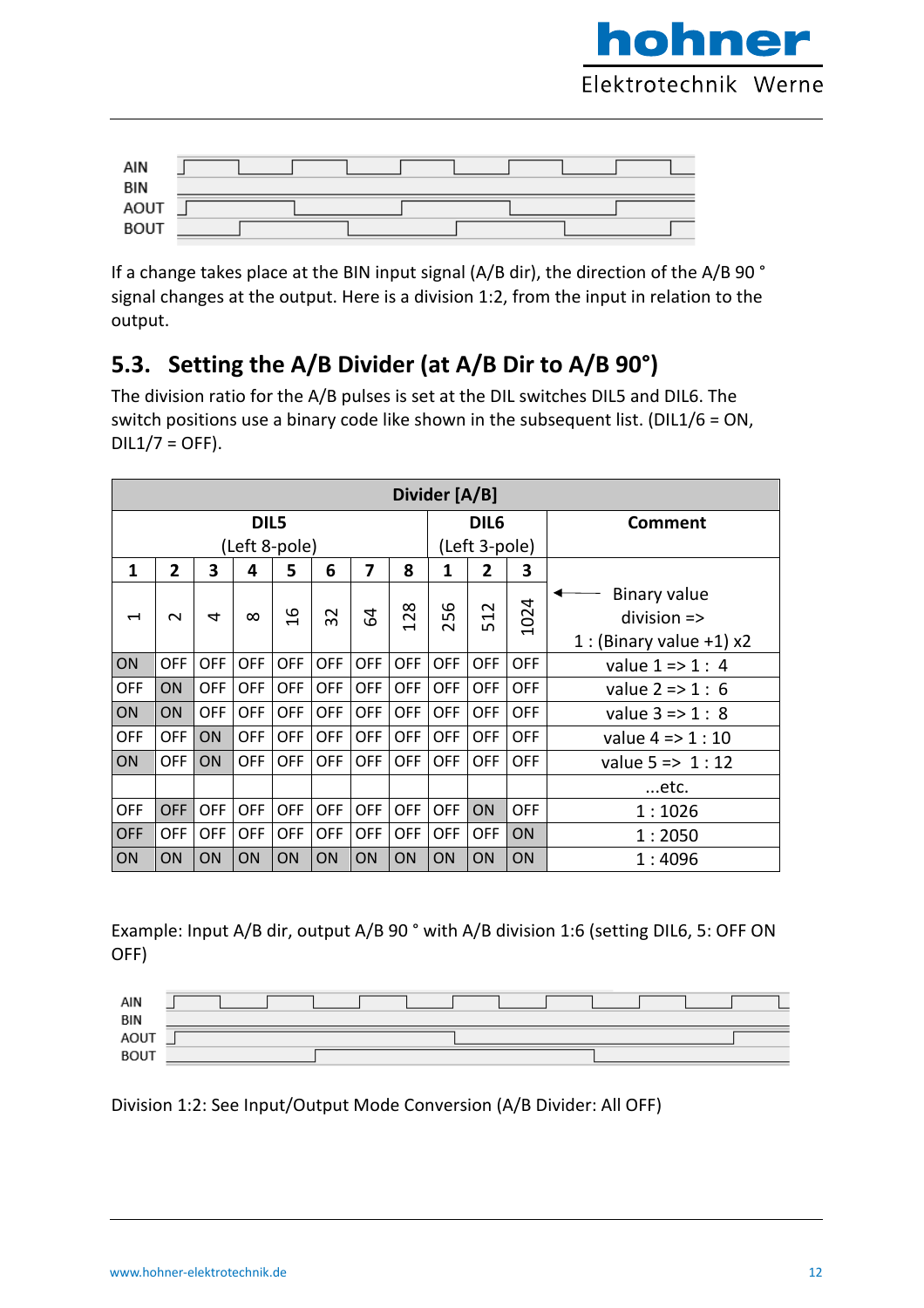

## **5.4. Setting the A/B divider (for all other modes)**

The division ratio for the A/B pulses is set at the DIL switches DIL5 and DIL6. The switch positions use a binary code like shown in the subsequent list. (DIL1/6 = OFF,  $DIL1/7 = X$ ).

|                                         |                |                |            |               |            |                         |                                |                  |                                         | Divider [A/B] |                                               |
|-----------------------------------------|----------------|----------------|------------|---------------|------------|-------------------------|--------------------------------|------------------|-----------------------------------------|---------------|-----------------------------------------------|
|                                         |                |                | DIL5       |               |            |                         |                                | DIL <sub>6</sub> |                                         |               | <b>Comment</b>                                |
| (Lefts 8-pole)                          |                |                |            |               |            |                         |                                | (Left 3-pole)    |                                         |               |                                               |
| 1                                       | $\overline{2}$ | 3              | 4          | 5             | 6          | $\overline{\mathbf{z}}$ | 8                              | 1                | 2                                       | 3             |                                               |
| $\mathbf{\mathbf{\mathbf{\mathsf{H}}}}$ | $\sim$         | $\overline{a}$ | $\infty$   | $\frac{9}{1}$ | 32         | 54                      | 28<br>$\overline{\phantom{0}}$ | 256              | $\sim$<br>$\overline{\phantom{0}}$<br>ഥ | 4<br>102      | <b>Binary value</b><br>Division $\Rightarrow$ |
|                                         |                |                |            |               |            |                         |                                |                  |                                         |               | 1 : Binary value $+1$                         |
| ON                                      | <b>OFF</b>     | <b>OFF</b>     | <b>OFF</b> | <b>OFF</b>    | <b>OFF</b> | <b>OFF</b>              | <b>OFF</b>                     | <b>OFF</b>       | <b>OFF</b>                              | <b>OFF</b>    | value $1 = > 1 : 2$                           |
| <b>OFF</b>                              | ON             | <b>OFF</b>     | <b>OFF</b> | <b>OFF</b>    | <b>OFF</b> | <b>OFF</b>              | <b>OFF</b>                     | <b>OFF</b>       | <b>OFF</b>                              | <b>OFF</b>    | value $2 = > 1 : 3$                           |
| <b>ON</b>                               | ON             | <b>OFF</b>     | <b>OFF</b> | <b>OFF</b>    | <b>OFF</b> | <b>OFF</b>              | <b>OFF</b>                     | <b>OFF</b>       | <b>OFF</b>                              | <b>OFF</b>    | value $3 = 1 : 4$                             |
| <b>OFF</b>                              | <b>OFF</b>     | <b>ON</b>      | <b>OFF</b> | <b>OFF</b>    | <b>OFF</b> | <b>OFF</b>              | <b>OFF</b>                     | <b>OFF</b>       | <b>OFF</b>                              | <b>OFF</b>    | value $4 \Rightarrow 1:5$                     |
| ON                                      | <b>OFF</b>     | <b>ON</b>      | <b>OFF</b> | <b>OFF</b>    | <b>OFF</b> | <b>OFF</b>              | <b>OFF</b>                     | <b>OFF</b>       | <b>OFF</b>                              | <b>OFF</b>    | value $5 = 1:6$                               |
| <b>OFF</b>                              | ON             | ON             | <b>OFF</b> | <b>OFF</b>    | <b>OFF</b> | <b>OFF</b>              | <b>OFF</b>                     | <b>OFF</b>       | <b>OFF</b>                              | <b>OFF</b>    | value $6 = > 1 : 7$                           |
| ON                                      | ON             | <b>ON</b>      | <b>OFF</b> | <b>OFF</b>    | <b>OFF</b> | <b>OFF</b>              | <b>OFF</b>                     | <b>OFF</b>       | <b>OFF</b>                              | <b>OFF</b>    | value $7 = 1:8$                               |
|                                         |                |                |            |               |            |                         |                                |                  |                                         |               | etc.                                          |
| <b>OFF</b>                              | <b>OFF</b>     | <b>OFF</b>     | <b>OFF</b> | <b>OFF</b>    | <b>OFF</b> | <b>OFF</b>              | <b>OFF</b>                     | <b>OFF</b>       | ON                                      | <b>OFF</b>    | 1:513                                         |
| <b>OFF</b>                              | <b>OFF</b>     | <b>OFF</b>     | <b>OFF</b> | <b>OFF</b>    | <b>OFF</b> | <b>OFF</b>              | <b>OFF</b>                     | <b>OFF</b>       | <b>OFF</b>                              | ON            | 1:1025                                        |
| ON                                      | ON             | ON             | ON         | ON            | <b>ON</b>  | ON                      | ON                             | ON               | ON                                      | ON            | 1:2048                                        |

Example: Input A/B 90°, output A/B 90 ° with A/B division 1:6 (setting DIL6, 5: OFF ON OFF

| AIN         |  |
|-------------|--|
| <b>BIN</b>  |  |
| <b>AOUT</b> |  |
| <b>BOUT</b> |  |

Example: Input A/B 90°, output A/B 90 ° with A/B division 1:3 (setting DIL6, 5: OFF ON OFF

| AIN         |  |  |  |
|-------------|--|--|--|
| <b>BIN</b>  |  |  |  |
|             |  |  |  |
| AOUT        |  |  |  |
| <b>BOUT</b> |  |  |  |

Example: Input A/B 90°, output A/B 90 ° with A/B division 1:3 (setting DIL6, 5: OFF ON OFF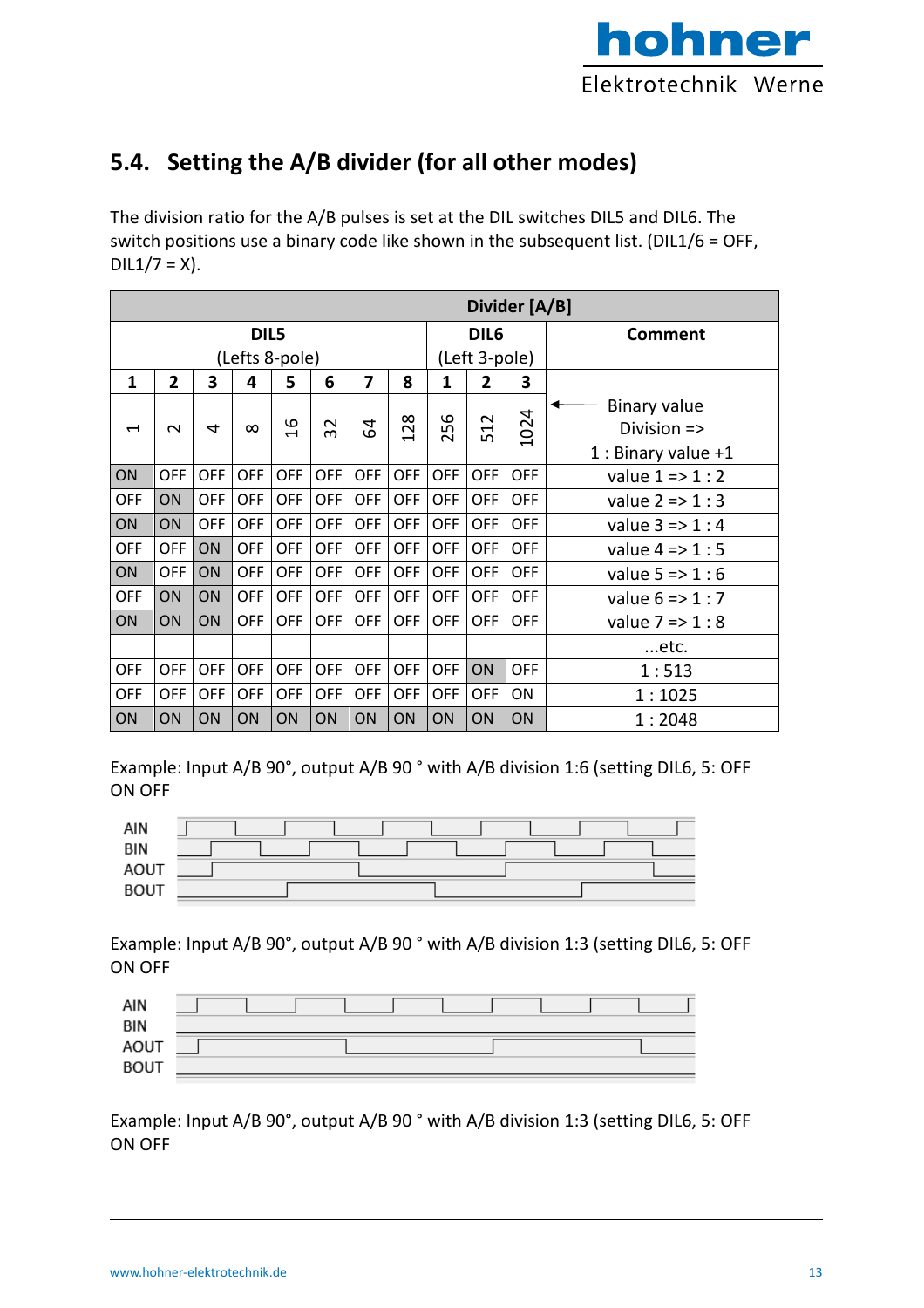



-20 Page 13 / 21

It210\_01a\_oi\_e.docx / January / January / January / January / January / January / January / January / January /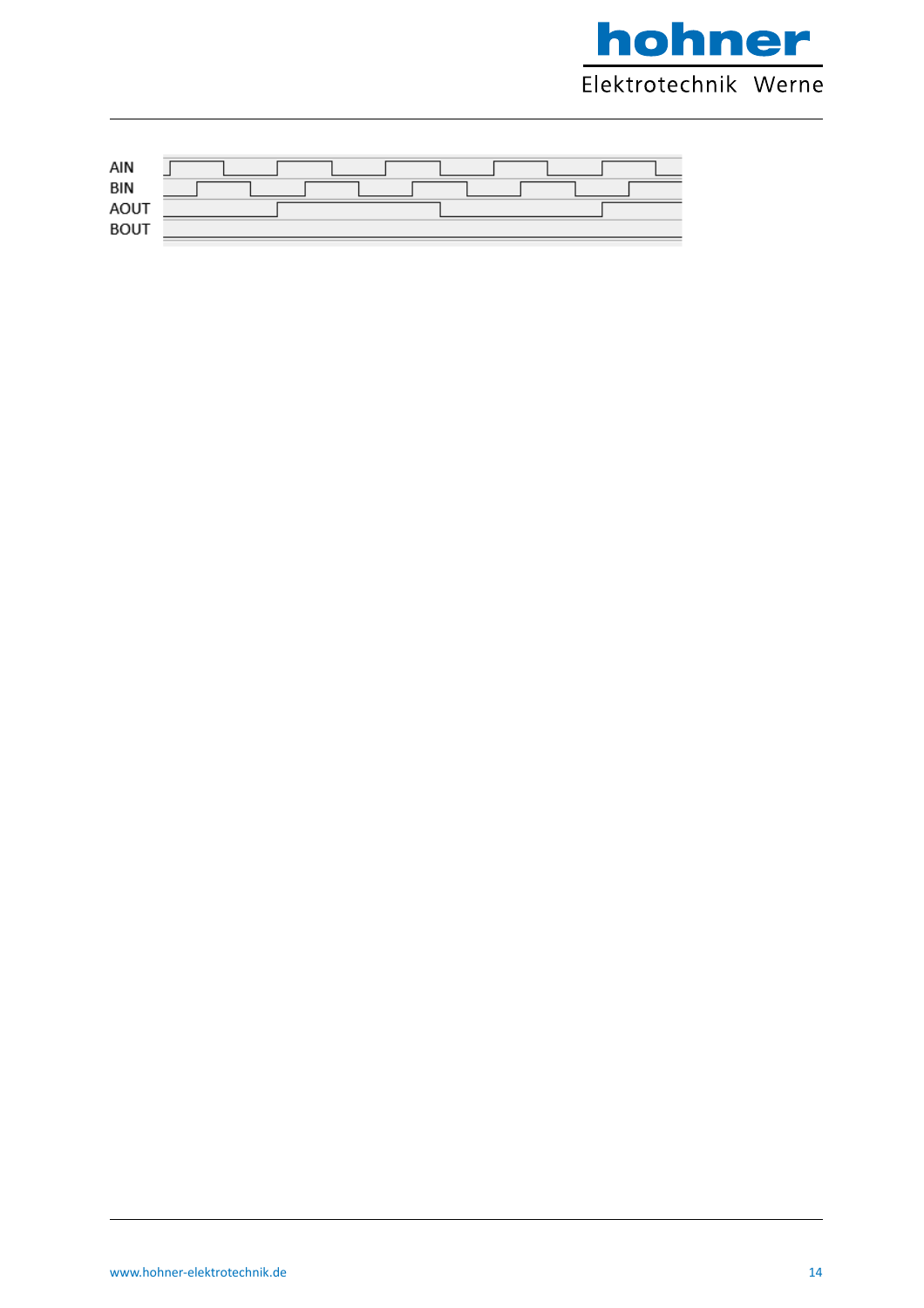

### **5.5. Setting to zero the A/B divider with ZERO\_A Signal**

If the DIL switch DIL1/8 is set to OFF, the divider is reset immediately and remains as long as a high level at the ZERO\_A control input is applied. The A/B pulse can be trimmed by switching. A/B, 90 ° signals can cause illegal states when the ZERO\_A is switched on and off. In the case of A/B dir Signals, the reset is also done at the same time.

| <b>ZERO</b> |  |  |  |
|-------------|--|--|--|
| $-$<br>AOUT |  |  |  |
| <b>BOUT</b> |  |  |  |

If the DIL switch DIL1/8 is set to ON, the divider will be reset in the zero phase of the output signals AOUT and BOUT and will remain as long as the signal is attached. This prevents the miscounting of subsequent circuits. This function can only be applied to A/B 90°, it is independent of the divider ratio.

| $ZERO$ <sub>-</sub> |  |
|---------------------|--|
| AOUT                |  |
| <b>BOUT</b>         |  |

If there is a high signal at ZERO\_A the A/B divider is reset and has the starting state AOUT = BOUT = Low. The divider is in a defined state. Depending on the direction of the input signals, the next split A/B pulse appears immediately after the reset, or after the set division ratio. The length of the ZERO A pulse has to be greater than the period of frequency, than it can be switched off. This feature can be used for define start and stop.

The Z track can be set to zero with the ZERO\_A input. The DIL switch DIL1/8 has been set to ON, A/B 90 ° output signals have been selected and the Z Pulse length has been synchronized to the output.

### **5.6. Informationen over the signal change A/B Dir**

Signal changes from B (direction) should appear shortly before or latest at the same time as the A flank so that the change can be detected correctly.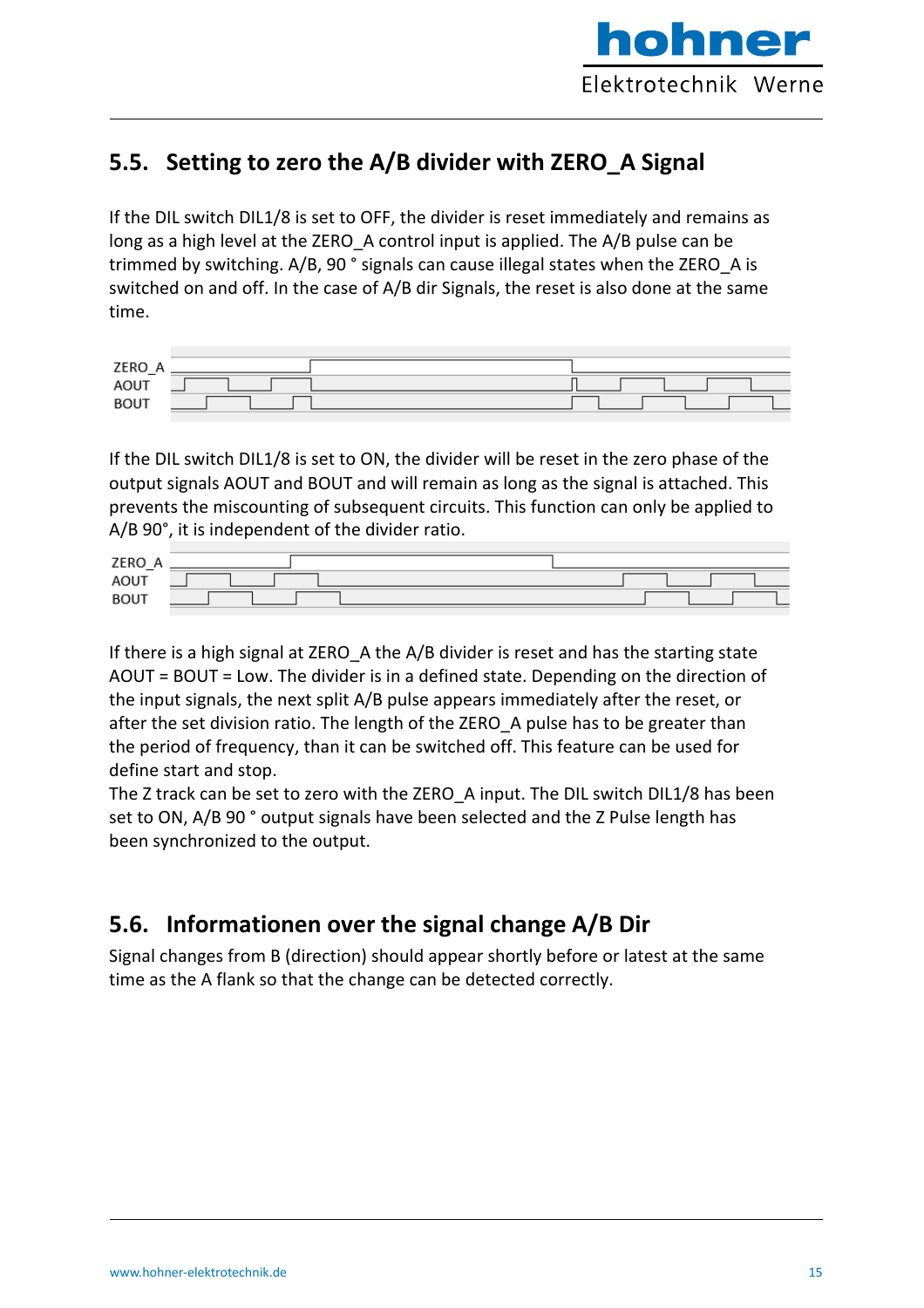

## **6. Programmable Z Divider**

### **6.1. Pegel conversion Z Puls (Z Divider: all OFF)**

If the Z pulse have to be switched unchanged from the input to the output (no division, no change in length and position), then the DIL switch position listed below must be chosen.

|                          | Divider [Z] |   |          |               |    |   |                                     |                             |
|--------------------------|-------------|---|----------|---------------|----|---|-------------------------------------|-----------------------------|
| DIL4 (right 8-pole)      |             |   |          |               |    |   |                                     | <b>Comment</b>              |
|                          |             | 3 | 4        |               | 6  |   | 8                                   |                             |
| $\overline{\phantom{0}}$ | $\sim$      | 4 | $\infty$ | $\frac{6}{1}$ | 32 | 3 | $\infty$<br>$\overline{2}$          | Binary value                |
|                          |             |   |          |               |    |   | OFF OFF OFF OFF OFF OFF OFF OFF OFF | $ZIN = ZOUT (ZERO Z = Low)$ |

The output at the level conversion can be set to zero (ZOUT = Low) with the control input  $X2(3)$  ZERO  $Z = High$ .

The function is active as long as there is a high level at the control input. The Z pulse can be trimmed by switching.

## **6.2. Setting the Z Divider**

The programming of the Z divider is subject to the same rules as the programming of the A/B divider.

|                                         | Divider [Z]    |            |            |                                                                    |            |           |                                         |                                   |  |
|-----------------------------------------|----------------|------------|------------|--------------------------------------------------------------------|------------|-----------|-----------------------------------------|-----------------------------------|--|
|                                         |                |            |            | DIL4 (right 8-pole)                                                |            |           |                                         | <b>Comment</b>                    |  |
| 1                                       | $\overline{2}$ | 3          | 4          | 5                                                                  | 6          | 7         | 8                                       |                                   |  |
| $\mathbf{\mathbf{\mathbf{\mathsf{H}}}}$ | $\sim$         | 4          | $\infty$   | م                                                                  | $\sim$     | 3         | 28                                      | <b>Binary value</b>               |  |
|                                         |                |            |            | $\mathbf{\mathbf{\mathbf{\mathbf{\mathbf{\mathbf{\mathbf{-}}}}}}}$ | $\sim$     |           | $\mathbf{\mathbf{\mathbf{\mathsf{H}}}}$ | Divider = $> 1$ : Binary value +1 |  |
| ON                                      | <b>OFF</b>     | <b>OFF</b> | <b>OFF</b> | <b>OFF</b>                                                         | <b>OFF</b> | OFF I     | <b>OFF</b>                              | 1:2                               |  |
| <b>OFF</b>                              | <b>ON</b>      | <b>OFF</b> | <b>OFF</b> | <b>OFF</b>                                                         | <b>OFF</b> | OFF I     | <b>OFF</b>                              | 1:3                               |  |
| ON                                      | ON             | <b>OFF</b> | <b>OFF</b> |                                                                    | OFF OFF    | OFF I     | <b>OFF</b>                              | 1:4                               |  |
|                                         |                |            |            |                                                                    |            |           |                                         |                                   |  |
| <b>OFF</b>                              | <b>OFF</b>     | <b>ON</b>  | ON         | ON                                                                 | <b>ON</b>  | <b>ON</b> | ON                                      | 1:253                             |  |
| ON                                      | <b>OFF</b>     | ON         | ON         | ON                                                                 | ON         | ON        | ON                                      | 1:254                             |  |
| <b>OFF</b>                              | ON             | <b>ON</b>  | ON         | ON                                                                 | ON         | ON        | ON                                      | 1:255                             |  |
| ON                                      | ON             | <b>ON</b>  | ON         | ON                                                                 | <b>ON</b>  | <b>ON</b> | ON                                      | :256                              |  |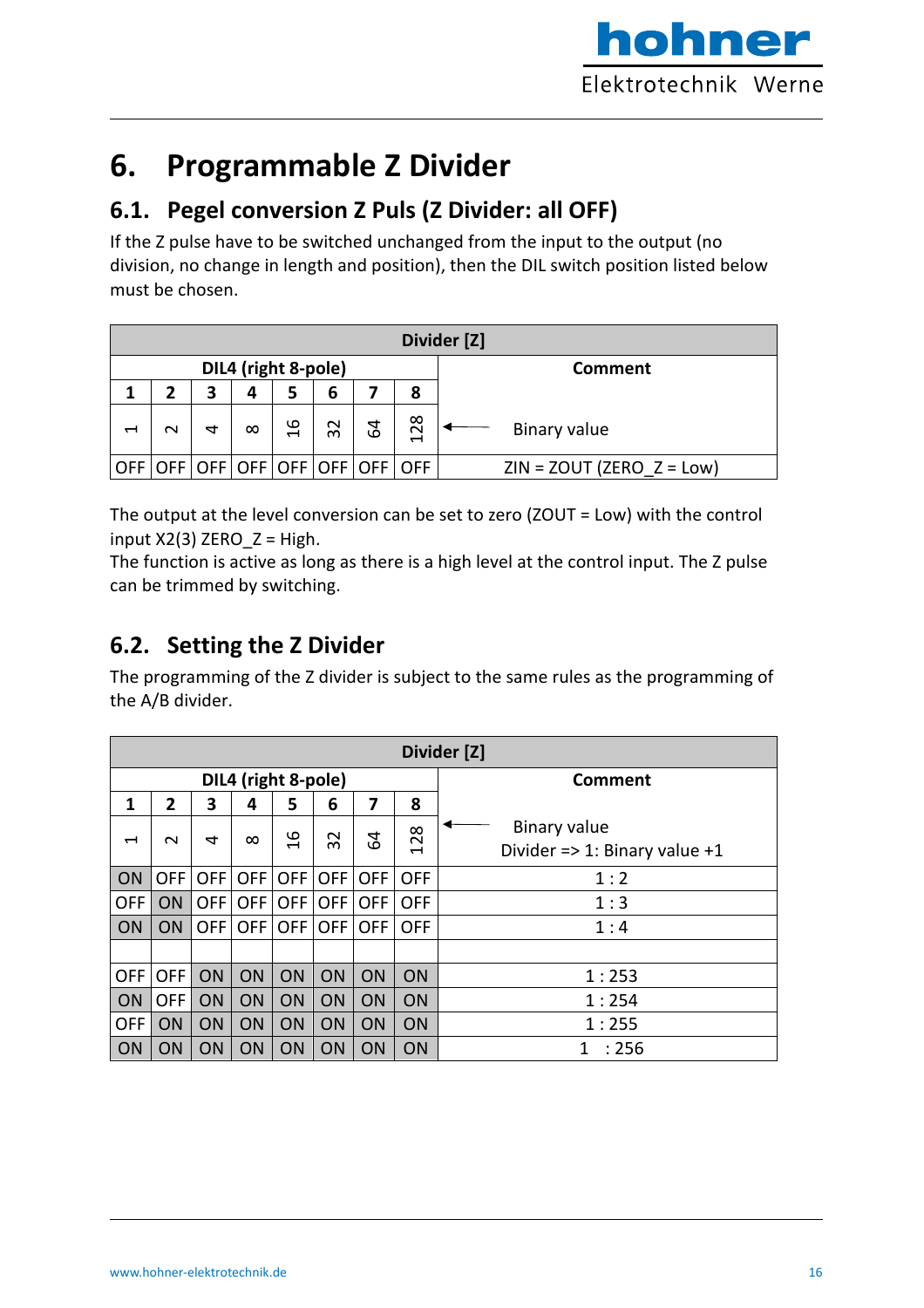

### **6.3. Location and width of the Z pulse**

If the DIL switch DIL4 of the Z divider is completely set to OFF, the Z Pulse is forwarded from the input directly to the output (see pegel converstion Z Puls). All pictures in this section assume that the A/B divider is set to 8. The Z Pulse is divided according to its divider (additionally DIL2/1 on OFF, ZIN is used, Z dividers not complete on OFF).

Depending on the length or location of the Z Pulses input and through the synchronization to the input or output signals, the Z pulse at the output can fluctuate around an input or output period (not with DIL1/5 = DIL1/4 = ON).

| <b>DIL1 Front</b> |    | Wide Z pulse (a full encoder turn)                                                                                                                               |
|-------------------|----|------------------------------------------------------------------------------------------------------------------------------------------------------------------|
| 8-pole            |    |                                                                                                                                                                  |
| 4                 | 5  |                                                                                                                                                                  |
| ON                | ON | The pulse width at the output corresponds to the full distance<br>between two Z pulses at the input.<br>Input<br>T LITT LITT L<br>1   [<br>B<br>Output<br>А<br>В |

| DIL1<br>Front<br>8-pole |    | Narrow Z pulse (1/4 output-periode)<br>(Only applicable to input signals A/B 90°, DIL1/6 = OFF)   |
|-------------------------|----|---------------------------------------------------------------------------------------------------|
| 4                       | 5  |                                                                                                   |
| <b>OFF</b>              | ON | The pulse width at the output corresponds to $\frac{1}{2}$ period of pulse width at<br>the input. |
|                         |    | <b>Input</b>                                                                                      |
|                         |    | Output<br>R                                                                                       |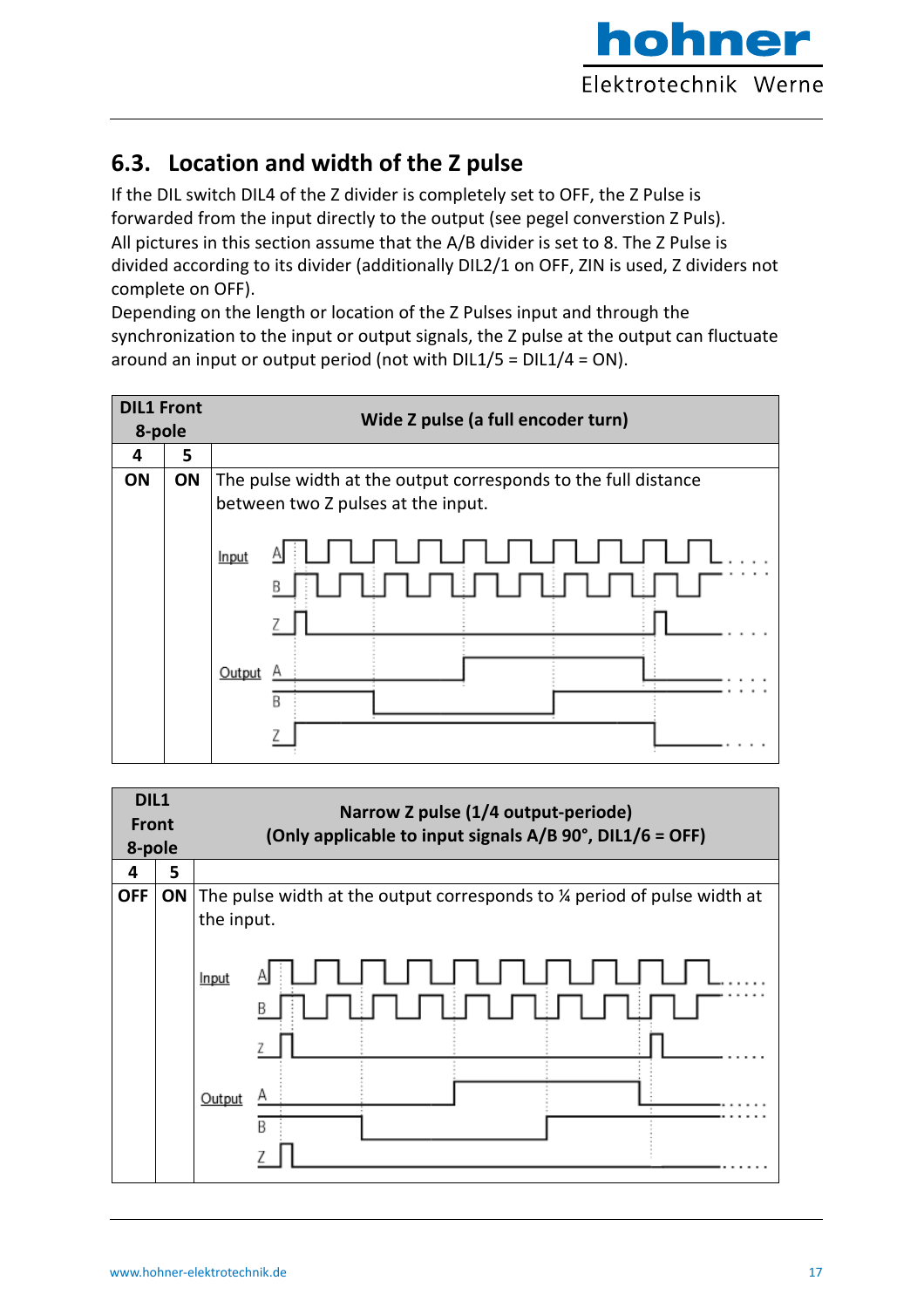

| DIL1<br><b>Front</b><br>8-pole |            | Narrow Z pulse (1/4 output-periode)<br>(Only applicable to output signals A/B 90°, DIL1/7 = OFF) |  |
|--------------------------------|------------|--------------------------------------------------------------------------------------------------|--|
| 4                              | 5          |                                                                                                  |  |
| <b>ON</b>                      | <b>OFF</b> | The pulse width at the output corresponds to % period of pulse width at<br>the output.<br>Input  |  |
|                                |            | 7<br>Output                                                                                      |  |

In this operation mode, only division ratios may be used, which together with the A/B divisor deliver clear and completely results. A division with rest causes that the Z pulse at the output can fluctuate around an input or output period.

#### Example:

If at an encoder with 1000 pulses the A/B devider were set to 3 and at the same time the Z Pulse divider were set to 2, then the Z Pulse at the output would have to appear after 666,666 pulses, which is not physically possible.

### **6.4. Independent Z Divider**

The Z divider works independently of the A/B track, the directional evaluation of the A/B signal does not affect the counting sequence (additionally DIL2/1 on OFF, ZIN is used, Z divider not completely set to OFF).

| DIL1         |  |                                    |
|--------------|--|------------------------------------|
| <b>Front</b> |  | Wide Z pulse (a full encoder turn) |
| 8-pole       |  |                                    |
|              |  |                                    |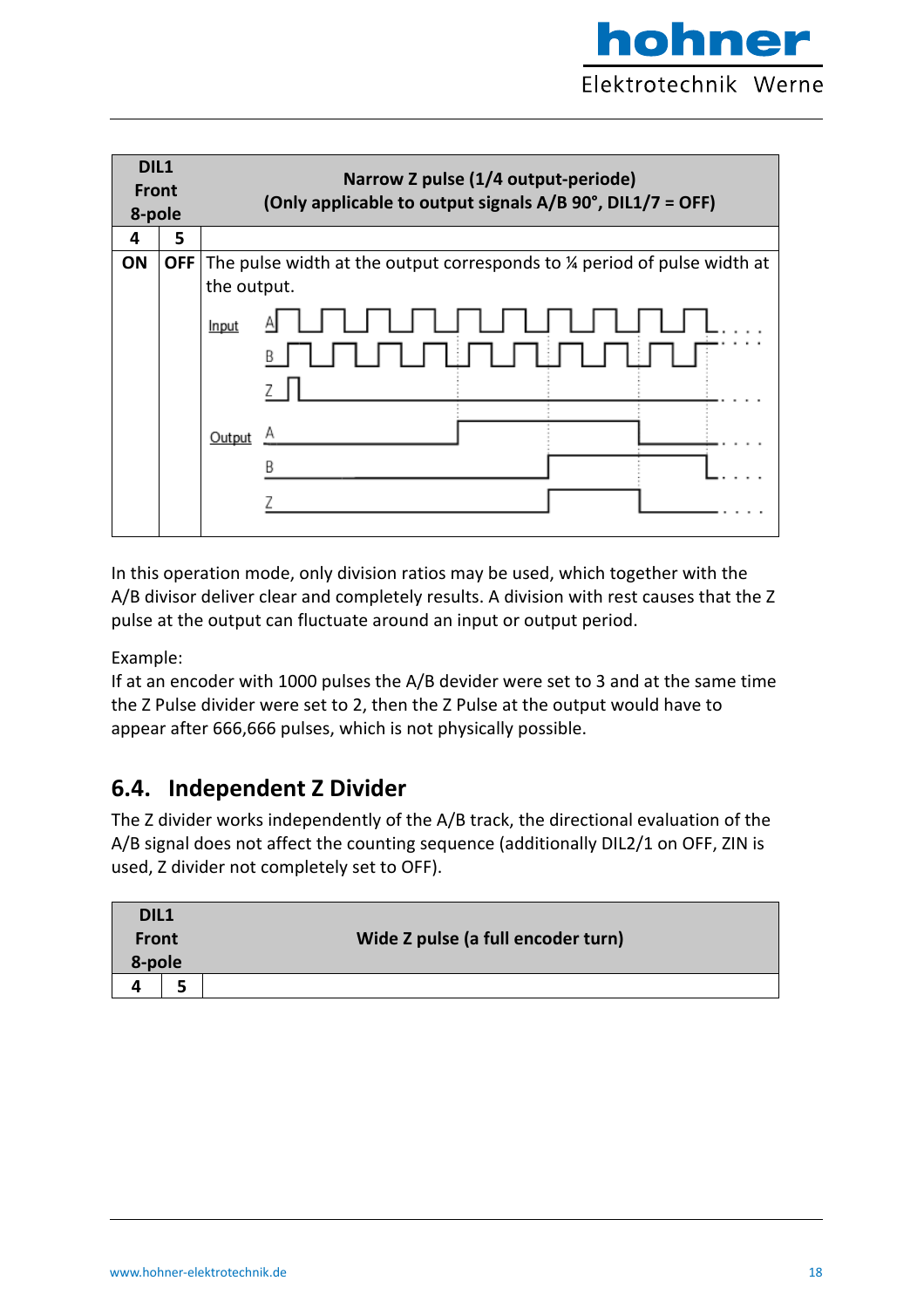

| ON | <b>ON</b> The pulse width at the output corresponds to the full distance between |
|----|----------------------------------------------------------------------------------|
|    | two                                                                              |
|    | Z pulses at the input.                                                           |
|    | Input                                                                            |
|    |                                                                                  |

### **6.5. Automatic generation of a Z pulse**

If the DIL switch DIL2/1 is set to ON, a Z pulse can be automatically generated. The Z input is ineffective and does not need to be connected (Z divider not completely set on OFF).

| <b>DIL1 Front</b><br>8-pole |           | Narrow Z puls e (1/4 output- or input-period)                                                                                                                                                                                                                                                                       |
|-----------------------------|-----------|---------------------------------------------------------------------------------------------------------------------------------------------------------------------------------------------------------------------------------------------------------------------------------------------------------------------|
| 4                           | 5         |                                                                                                                                                                                                                                                                                                                     |
| <b>OFF</b>                  | <b>ON</b> | The Z pulse is generated from the input signal A/B. Each input period<br>generates one count for the Z divider.<br>The Z pulse width at the output corresponds to 1/4 period of the pulse<br>width of the input signal A/B (Only applicable to input signals A/B 90°,<br>$DIL1/6 = OFF$ ).                          |
| ON                          |           | <b>OFF</b> The Z pulse is generated from the output signal $A/B$ . Each output<br>period generates one count for the Z divider.<br>The Z pulse width at the output corresponds to 1/4 period of the pulse<br>width of the output signal A/B (Only applicable to output signals A/B<br>$90^{\circ}$ , DIL1/7 = OFF). |

## **6.6. Reset the Z divider with ZERO\_Z Signal**

The Z divider can be reset by applying a high signal to the control input ZERO\_Z. The reset will act immediately and as long as the signal is applied.

Depending on the direction of the A/B track, the next Z pulse appears immediately after the reset or according to the set division ratio (not at the independent Z divider).

The reset of the Z divider can also be performed in case of automatic generation of the Z pulse.

By setting the Z-divider = all OFF, the setting of the ZERO\_Z input causes an immediate zero setting of the output ZOUT (see level conversion Z pulse). Note the special case in which the ZERO\_A signal can also set the Z output to zero (see Setting to zero of the A/B divider with ZERO\_A signal)

It  $\overline{\phantom{a}}$  and  $\overline{\phantom{a}}$  and  $\overline{\phantom{a}}$  and  $\overline{\phantom{a}}$  and  $\overline{\phantom{a}}$  and  $\overline{\phantom{a}}$  and  $\overline{\phantom{a}}$  and  $\overline{\phantom{a}}$  and  $\overline{\phantom{a}}$  and  $\overline{\phantom{a}}$  and  $\overline{\phantom{a}}$  and  $\overline{\phantom{a}}$  and  $\overline{\phantom{a}}$  and  $\overline{\phantom{a}}$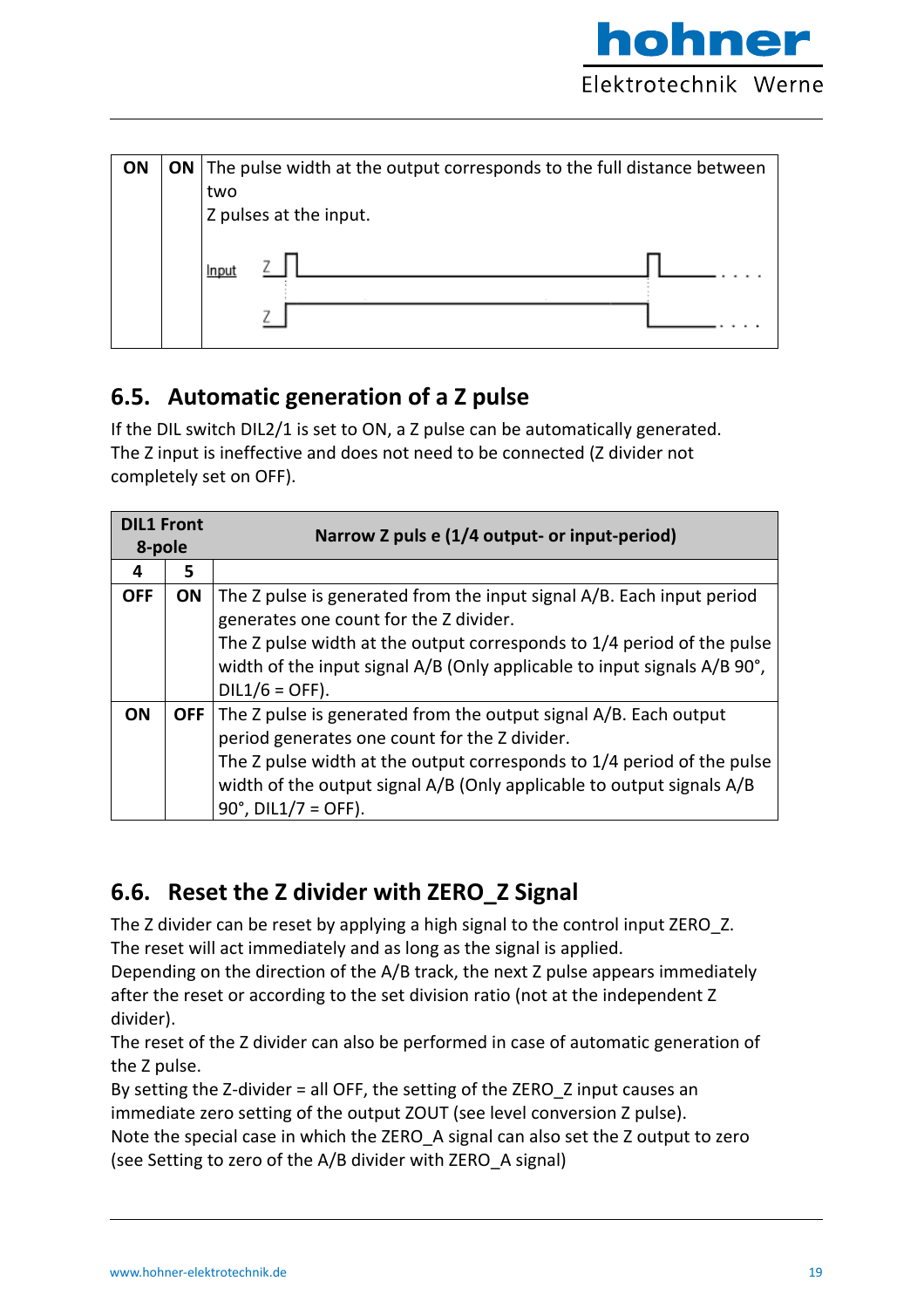

## **7. Error Output**

An HTL error signal is available on the X3 screw terminal 1. (Error = Low).

The error (short circuit or line break) is triggered by the input lines A, /A, B, /B or Z, /Z (Test mode OFF, DIL2/2 = OFF). The corresponding channel can be selected with the DIL switch DIL3 (right, 3-pole).

If the DIL switch DIL3/1 is set to OFF, no errors are evaluated on the A, /A line, the DIL switch DIL3/2 refers to the line B, /B and the DIL switch DIL3/3 to the line Z, /Z. An error can only be detected in RS-422 or HTL differential format, all other formats do not trigger an error.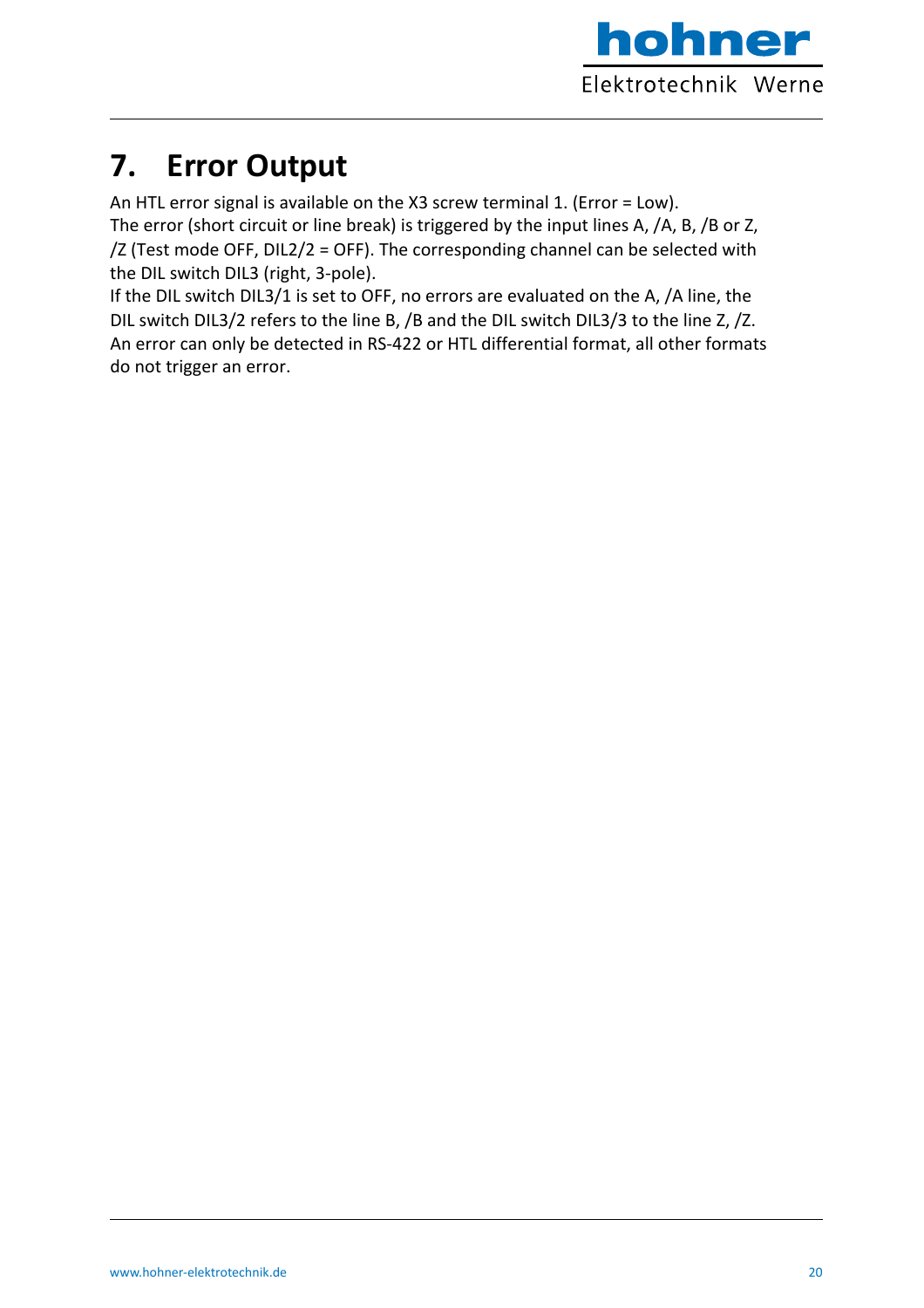

## **8. Dimensions**